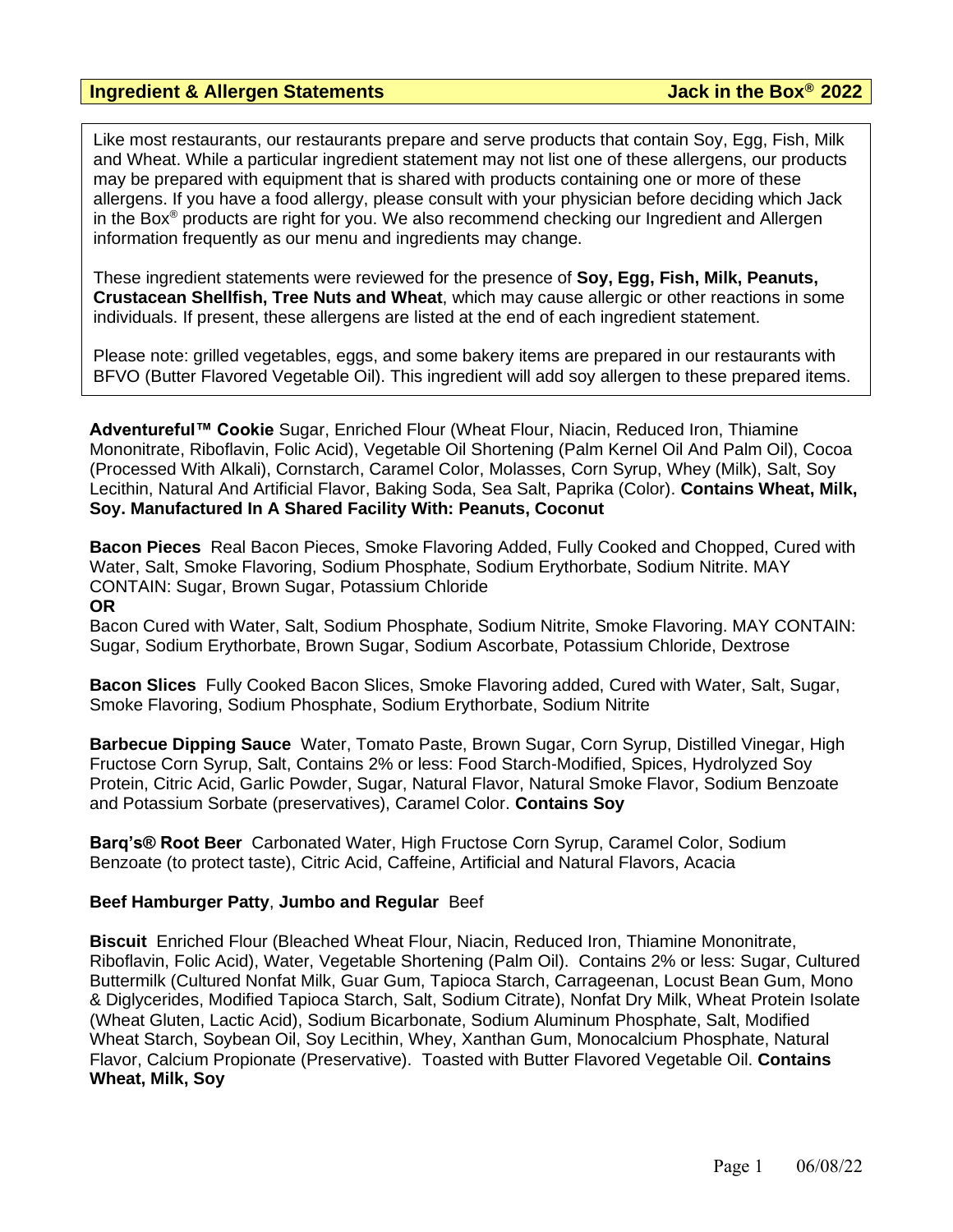**Black Beans** Prepared Black Beans, Water, Salt, Granulated Onion, Calcium Chloride (Firming Agent)

# **Broccoli** Broccoli Florets

**Brownie Bites** Sugar, Enriched Wheat Flour (Wheat Flour, Niacin, Ferrous Sulfate, Thiamine Mononitrate, Riboflavin, Folic Acid, Enzyme), Soybean Oil, Water, Meringue Powder (Sugar, Egg Whites, Cornstarch, Aluminum Ammonium Sulfate, Contains 2% Or Less Of: Artificial Flavor, Cellulose Gum, Gum Arabic, Salt)., Corn Syrup Solids, Corn Syrup, Cocoa (Processed With Alkali), Dark Confectionary Coating (Sugar, Palm Kernel And Palm Oil, Cocoa Powder, Cocoa Powder Processed With Alkali, Whey Powder, Soy Lecithin, Vanilla), Corn Starch, Natural Vanilla Extract, Salt, Leavening (Sodium Acid Pyrophosphate. Sodium Bicarbonate, Corn Starch, Monocalcium Phosphate), Soy Lecithin. **Contains Egg, Milk, Soy And Wheat. May Contain Tree Nuts (Almonds, Walnuts)**

**Bun, Brioche** Flour (Wheat Flour, Malted Barley), Water, Enriched Wheat Flour (Wheat Flour, Malted Barley Flour, Niacin, Reduced Iron, Thiamine Mononitrate, Riboflavin, Folic Acid), Sugar, Yeast, Butter, Milk Powder, Contains Less Than 2% Of Each Of The Following: Salt, Soybean Oil, Wheat Gluten, Cultured Wheat Flour, Vinegar, Natural Flavors, Dextrose, Guar Gum, Enzymes, Ascorbic Acid, Corn Starch, Maltodextrin, Dextrin, Triglycerides, Corn Flour, Spices (Turmeric, Paprika). Topping: Water, Pea Protein, Dextrose, Maltodextrin, Modified Food Starch. **Contains Wheat, Milk**

# **Or**

Wheat Flour Enriched (Wheat Flour, Niacin, Reduced Iron, Thiamine Mononitrate, Riboflavin, Folic Acid, Malted Barley Flour) Water, Sugar, Yeast, Butter. Contains Less Than 2% Of: Wheat Gluten, Salt, Soy Oil, Milk, Brospice, Enzymes, Emulsifier, Calcium Propionate And Sodium Stearoyl Lactylate. Topping: Water, Pea Protein, Dextrose, Maltodextrin, Modified Food Starch. Topping: Vegetable Protein, Vegetable Oil, Dextrose, Maltodextrines, Starch. **Contains Wheat, Milk**

**Buns/Glazed (Split Top & Regular)** Enriched Flour (Wheat Flour, Malted Barley Flour, Niacin, Reduced Iron, Thiamin Mononitrate, Riboflavin, Folic Acid), Water, High Fructose Corn Syrup Or Sugar, Yeast,Soybean Oil, Contains 2% Or Less Of Each Of The Following: Wheat Gluten, Salt, Sunflower Oil, Vegetable Proteins, Wheat Maltodextrins, Wheat Dextrose, Corn Starch, (Due to Regional Differences Contains One Or More Of The Following): Dough Conditioner (Sodium Stearoyl Lactylate, Calcium Stearoyl Lactylate, Monoglycerides, And/Or Diglycerides, Distilled Monoglycerides, Calcium Peroxide, Calcium Iodate, Datem, Ethoxylated Mono- And Diglycerides, Enzymes, Ascorbic Acid, Monocalcium Phosphate), Calcium Sulfate, Ammonium Sulfate, Calcium Carbonate, Calcium Propionate (To Retard Spoilage). Toasted with Butter Flavored Vegetable Oil. **Contains Wheat, Soy**

**Bun, Gourmet Signature** Flour (Wheat, Malted Barley), Water, Enriched Flour (Wheat, Malted Barley, Niacin, Reduced Iron, Thiamin Mononitrate, Riboflavin, Folic Acid), Sugar, Yeast, Wheat Gluten, Palm Oil, Dextrose, Salt, Contains less than 2% of each of the following: Calcium Sulfate, Mono- and Diglycerides, Sodium Stearoyl Lactylate, Monocalcium Phosphate, Ascorbic Acid, Ezymes, Calcium Peroxide, Soybean Oil, Natural Flavors, Corn Flour, Spices (Turmeric and Paprika), Calcium Propionate (preservative), Topping: Water, Vegetable Protein (pea), Dextrose, Maltodextrin, Modified Food Starch. **Contains Wheat. Manufactured on a line that produces product that contains Milk, Soy**

# **OR**

Unbleached Flour (Wheat, Malted Barley), Water, Sugar, Palm Oil, Wheat Gluten, Yeast, Dextrose, Salt, Contains less than 2% of the following: Calcium Sulfate, Soybean Oil, Monocalcium Phosphate, Ascorbic Acid, Enzymes, Corn Flour, Turmeric, Paprika, Natural Flavors, Calcium Propionate (preservative), Water, Vegetable Protein (pea), Dextrose, Maltodextrin, Modified Food Starch. **Contains Wheat. Manufactured on a line that produces product that contains Milk, Soy**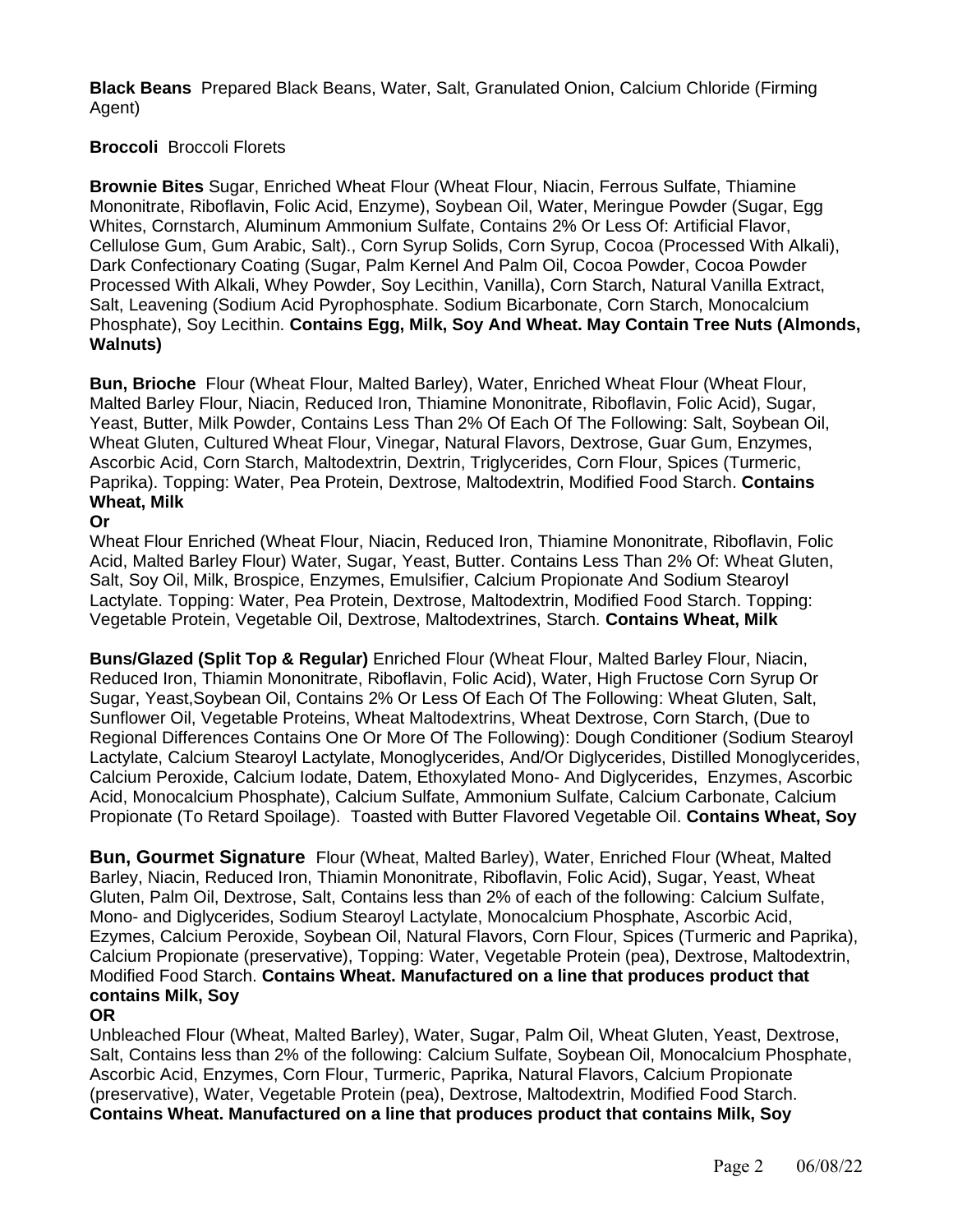**Butter Flavored Vegetable Oil** Soybean Oil and Hydrogenated Soybean Oil with Salt, Soy Lecithin, Natural and Artificial Flavor, and Beta Carotene (color). **Contains Soy OR**

Liquid And Hydrogenated Soybean Oil, Soy Lecithin, Natural & Artificial Flavor, Beta Carotene (Color), TBHQ And Citric Acid Added To Protect Flavor, Dimethylpolysiloxane (An Anti-Foaming Agent). **Contains Soy**

**Buttermilk House Dipping Sauce** Soybean Oil, Water, Distilled Vinegar, Maltodextrin, Dried Buttermilk, Egg Yolks, Contains 2% or less of: Salt, Sugar, Torula Yeast, Monosodium Glutamate, Onion Powder, Garlic Powder, Fumaric Acid, Potassium Sorbate (preservative), Polysorbate 60, Sour Cream Powder (Sour Cream [Cream, Nonfat Milk, Culture], Cultured Nonfat Milk, Citric Acid, Tocopherols and Ascorbyl Palmitate [preservatives]), Xanthan Gum, Dried Parsley, Titanium Dioxide (color), Propylene Glycol Alginate, Natural Flavors, BHT and Calcium Disodium EDTA (to protect flavor). **Contains Milk, Egg**

### **OR**

Soybean Oil, Water, Maltodextrin, Distilled White Vinegar, Egg Yolks, Dried Buttermilk (Cultured Buttermilk, Whey), Contains less than 2% of: Salt, Dried Torula Yeast, Sugar, Monosodium Glutamate, Dehydrated Onion, Artificial Color (Titanium Dioxide), Dehydrated Garlic, Polysorbate 60, Fumaric Acid, Sour Cream (Dehydrated Sour Cream [Cream, Nonfat Milk, Cultures], Cultured Nonfat Milk, Citric Acid), Propylene Glycol Alginate, Potassium Sorbate and BHT (preservatives), Spice, Xanthan Gum, Natural Flavor, Calcium Disodium EDTA (to protect flavor). **Contains Milk, Egg**

**Canola Blend Frying Oil** Canola Oil, High Oleic Canola Oil, Soybean Oil and Dimethylpolysiloxane added to reduce foaming

**Caramel Syrup** High Fructose Corn Syrup, Water, Natural and Artificial Flavor, Contains 2% or less of Potassium Sorbate and Sodium Benzoate (Preservatives), Citric Acid, Sucralose, Caramel Color

# **Carrots, Matchsticks** Carrots

**Cheesecake, New York Style** Skim Milk, Milk, Sugar, Palm Oil, Corn Syrup, Enriched Bleached Wheat Flour (Flour, Niacin, Reduced Iron, Thiamine Mononitrate, Riboflavin, Folic Acid), High Fructose Corn Syrup, Eggs, Hydrogenated Coconut Oil, Margarine (Soybean Oil, Palm Oil, Water, Salt, Mono and Diglycerides, Nonfat Dry Milk, Soy Lecithin, to preserve freshness Sodium Benzoate, Artificial Flavor, Vitamin A Palmitate, colored with Beta Carotene), Contains less than 2% of the following: Graham Flour, Whey, Soybean Oil, Brown Sugar, Honey, Cheese Culture, Salt, Gelatin, Lemon Juice Concentrate, Carob Bean Gum, Corn Starch, Mono and Diglycerides, Natural and Artificial Flavor, Disodium Phosphate, Locust Bean Gum, Modified Tapioca Starch, Sodium Caseinate, Sodium Citrate, Soy Protein Isolate, to preserve freshness Potassium Sorbate, Xanthan Gum, Baking Soda, Cinnamon, colored with Apocarotenal. **Contains Milk, Wheat, Egg, Soy. Manufactured on shared equipment with Peanuts & Tree Nuts**

**Cheddar Cheese Sauce** Water, Soybean Oil, Modified Corn Starch, Cheddar Cheese (Cultured Milk, Salt, Enzymes, Annatto Color), Nonfat Dry Milk, Whey, Contains 2% Or Less Of Maltodextrin, Sodium Phosphate, Salt, Buttermilk Powder, Lactic Acid, Natural Flavor, Vinegar, Mono- And Diglycerides, Yeast Extract, Sodium Hexametaphosphate, Sodium Citrate, Yellow 5, Yellow 6. **Contains Milk**

**Cheese, American, Pasteurized, Sliced** Milk, Cream, Water, Sodium Citrate, Salt, Cheese Culture, Citric Acid, Sorbic Acid (Preservative), Enzymes, Soy Lecithin. Color Added. **Contains Milk, Soy**

**Cheese, Cheddar, Shredded** Cultured Pasteurized Milk, Salt, Enzymes, Annatto Color, Potato Starch and Powdered Cellulose ( to prevent caking), Natamycin (a natural mold inhibitor). **Contains Milk**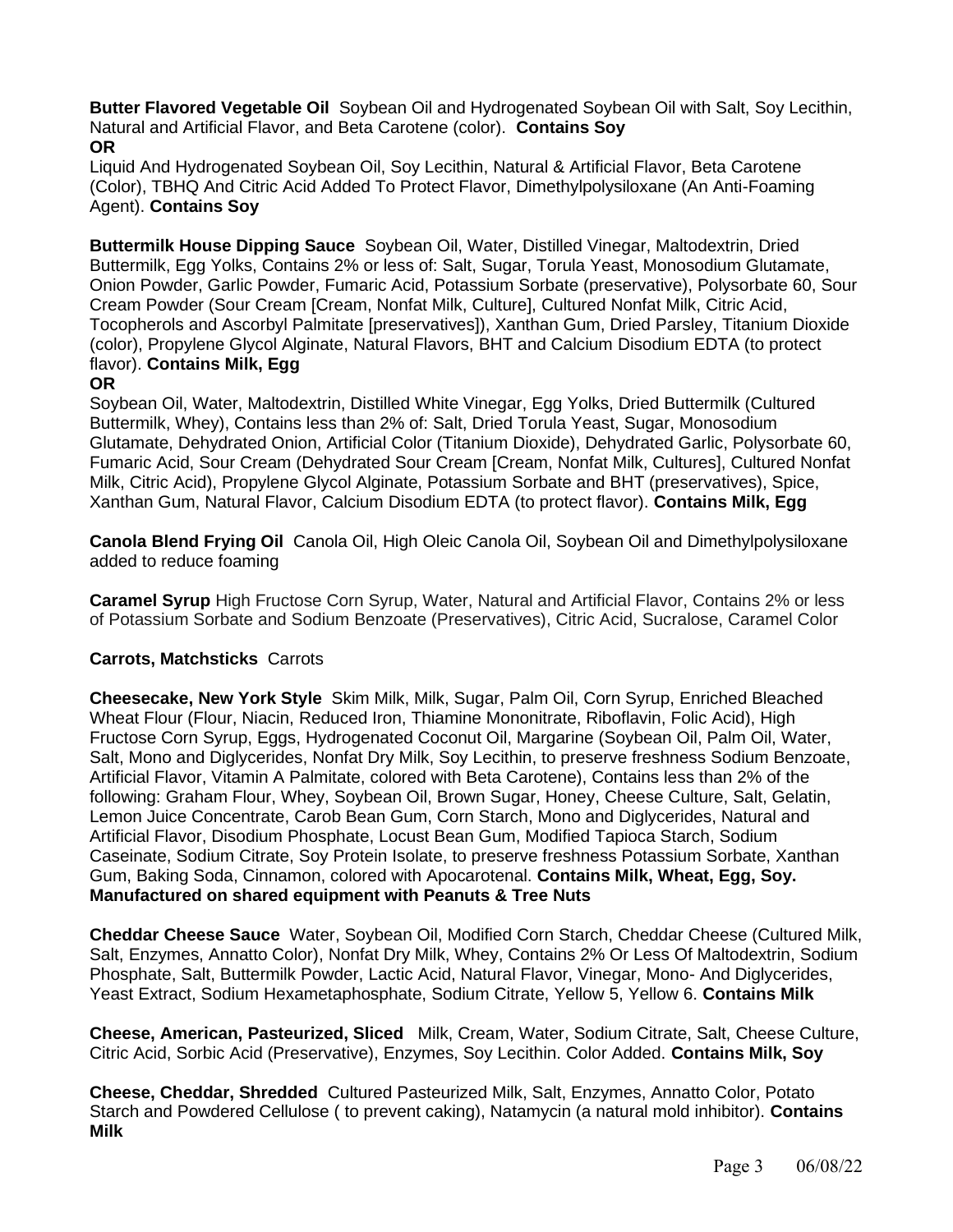**Cheese, Real Swiss, Sliced** Part-Skim Milk, Cheese Culture, Salt, Enzymes. Aged over 60 days. **Contains Milk**

**Cheese, Swiss-Style, Pasteurized, Sliced** Part-Skim Milk, Cream, Water, Sodium Citrate, Salt, Milk, Cheese Culture, Sorbic Acid (preservative), Citric Acid, Enzymes, Soy Lecithin. **Contains Milk, Soy**

**Chicken, Crispy Fillet** Chicken Breast Fillet With Rib Meat, Water, Seasoning (Salt, Sugar, Monosodium Glutamate, Yeast Extract, Buttermilk Solids, Natural Flavors, Soybean Oil (As A Processing Aid), Not More Than 2% Silicon Dioxide Added To Prevent Caking), Sugar And Sodium Phosphates. Breaded With: Wheat Flour, Corn Starch, Rice Flour, Salt, Leavening (Sodium Acid Pyrophosphate, Sodium Bicarbonate), Monosodium Glutamate, Garlic Powder, Modified Cellulose Gum. Battered With: Water, Wheat Flour, Corn Starch, Rice Flour, Salt, Garlic Powder, Modified Cellulose Gum. Predusted With: Wheat Flour, Corn Starch, Rice Flour, Salt, Leavening (Sodium Acid Pyrophoshate, Sodium Bicarbonate), Monosodium Glutamate, Garlic Powder, Onion Powder. Breading Set In Soybean Oil. Cooked In Canola Blend Frying Oil. **Contains Wheat, Milk OR**

Chicken Breast Fillet With Rib Meat, Water, Seasoning (Salt, Sugar, Monosodium Glutamate, Yeast Extract, Buttermilk Solids, Natural Flavors), Sugar, Sodium Phosphates. Breaded And Battered With: Wheat Flour, Water, Corn Starch, Rice Flour, Salt, Leavening (Sodium Acid Pyrophosphate, Sodium Bicarbonate), Monosodium Glutamate, Garlic Powder, Modified Cellulose Gum. Predusted With: Wheat Flour, Corn Starch, Rice Flour, Salt, Leavening (Sodium Acid Pyrophoshate, Sodium Bicarbonate), Monosodium Glutamate, Garlic Powder, Onion Powder. Cooked In Canola Blend Frying Oil. **Contains Wheat, Milk**

# **OR**

Chicken Breast Fillet With Rib Meat, Water, Seasoning (Salt, Sugar, Monosodium Glutamate, Yeast Extract, Buttermilk Solids, Natural Flavors, Soybean Oil (As A Processing Aid), Sugar, Sodium Phosphates. Breaded And Battered With: Wheat Flour, Water, Corn Starch, Rice Flour, Salt, Leavening (Sodium Acid Pyrophosphate, Sodium Bicarbonate), Monosodium Glutamate, Garlic Powder, Modified Cellulose Gum. Predusted With: Wheat Flour, Corn Starch, Rice Flour, Salt, Leavening (Sodium Acid Pyrophoshate, Sodium Bicarbonate), Monosodium Glutamate, Garlic Powder, Onion Powder. Breading Set In Soybean Oil. Cooked In Canola Blend Frying Oil. **Contains Wheat, Milk**

**Chicken, Grilled Fillet** Chicken Breast Filets With Rib Meat, Water, Seasoning (Food Starch (Unmodified), Chicken Broth Powder), Sea Salt, Seasoning (Dehydrated Garlic, Onion Powder, Spice, Dehydrated Parsley, Less Than 2% Soybean Oil Added As Processing Aid), Sodium Phosphates, Chicken Flavor (Chicken Broth, Flavor, Salt), Natural Flavor

# **OR**

Chicken Breast Fillet With Rib Meat, Water, Contains 2% Or Less Of Food Starch, Chicken Broth Powder, Sea Salt, Dehydrated Garlic, Onion Powder, Spice, Dehydrated Parsley, Sodium Phosphate, Chicken Broth, Flavor, Salt, Sugar

**Chicken, Grilled Julienne Strips** Boneless Skinless Chicken Breast With Rib Meat, Water, Less Than 2% Of The Following: Vinegar, Salt, Modified Food Starch, Rice Starch, Sodium Phosphates, Sugar, Seasoning (Gum Arabic, Natural Flavor, Tricalcium Phosphate), Black Pepper, Dehydrated Onion, Dehydrated Garlic

# **OR**

Chicken Breast With Rib Meat, Water, Contains Less Than 2% Of: Salt, Modified Corn Starch, Vinegar, Rice Starch, Sodium Phosphates, Sugar, Seasoning (Gum Arabic, Natural Flavor, Tricalcium Phosphate), Garlic Powder, Black Pepper, Onion Powder.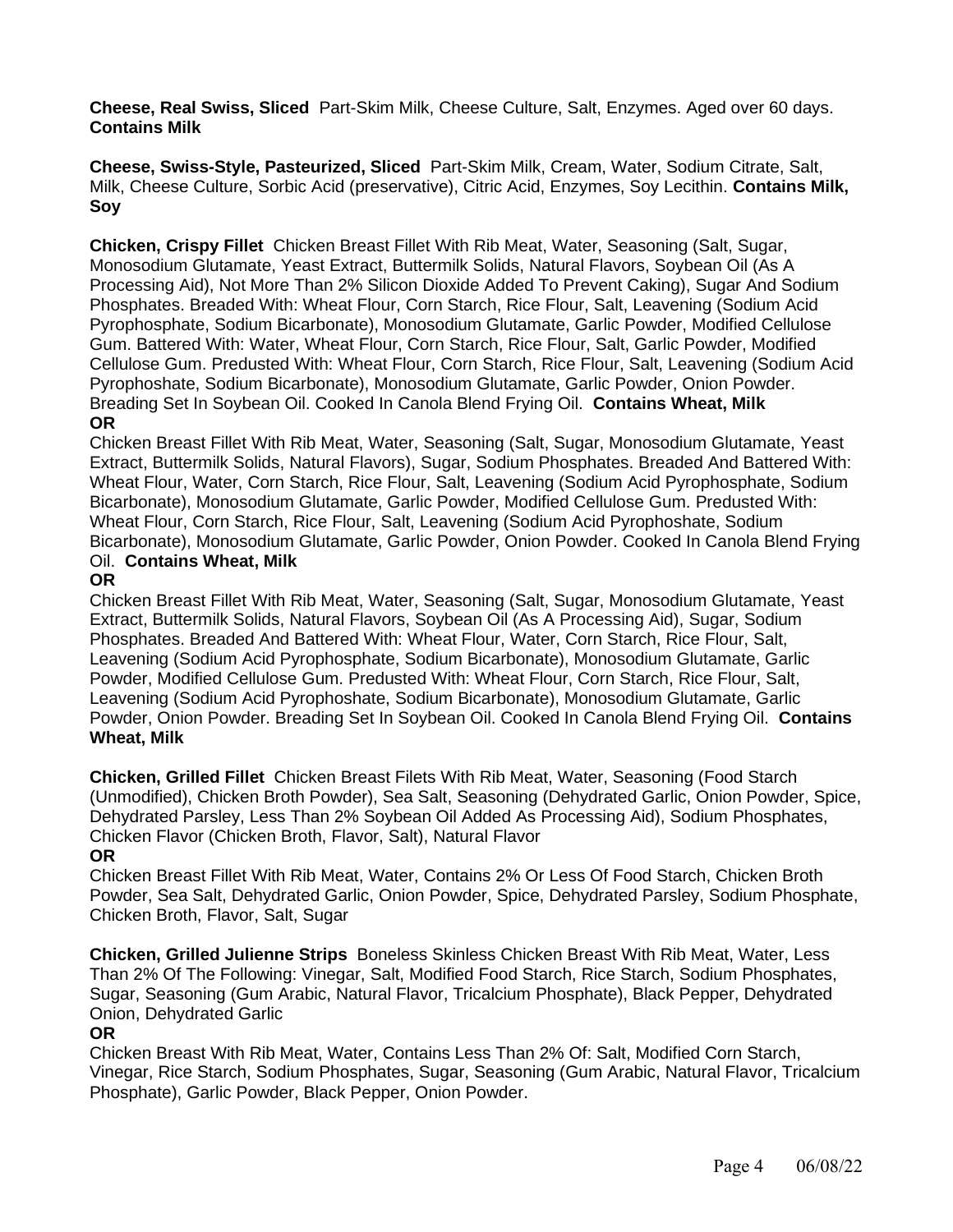**Chicken Nuggets** Boneless Chicken Breast with Rib Meat, Water, Soy Protein Concentrate, Modified Corn Starch, Salt, Sodium Phosphates. Breaded and Battered with: Wheat Flour, Water, Bread Crumb (Bleached Wheat Flour, Yeast, Sugar, Salt), Salt, Modified Corn Starch, Spices, Dried Buttermilk, Leavening (Sodium Bicarbonate, Monocalcium Phosphate, Sodium Acid Pyrophosphate, Sodium Aluminum Phosphate), Yellow Corn Flour, Dextrose, Citric Acid, Garlic Powder, Corn Starch, Xanthan Gum, Sodium Aluminum Sulfate, Calcium Sulfate, Tricalcium Phosphate. Breading set in Vegetable or Soybean Oil. Cooked in Canola Blend Frying Oil. **Contains Milk, Soy, Wheat**

**Chicken Patty** Chicken, Water, Food Starch - Modified, Salt, Sodium Phosphates. Battered and Breaded with: Bleached Wheat Flour, Water, Contains 2% or Less of the Following: Salt, Yellow Corn Flour, Modified Corn Starch, Yeast, Sugar, Leavening (Sodium Acid Pyrophosphate, Monocalcium Phosphate, Sodium Bicarbonate), Nonfat Dry Milk, Dried Whey, Rice Flour, Salt, Spices, Leavening (Sodium Acid Pyrophosphate, Sodium Bicarbonate), Monosodium Glutamate, Oat Flour, Onion Powder, Natural Flavoring, Glarlic Powder. Cooked in Canola Blend Frying Oil. **Contains Milk, Wheat OR**

Chicken Breast with Rib Meat, Water, Food Starch - Modified, Salt, Sodium Phosphates. Battered and Breaded with: Bleached Wheat Flour, Water, Contains 2% or Less of the Following: Salt, Yellow Corn Flour, Modified Corn Starch, Yeast, Sugar, Leavening (Sodium Acid Pyrophosphate, Monocalcium Phosphate, Sodium Bicarbonate), Nonfat Dry Milk, Dried Whey, Rice Flour, Salt, Spices, Leavening (Sodium Acid Pyrophosphate, Sodium Bicarbonate), Monosodium Glutamate, Oat Flour, Onion Powder, Natural Flavoring, Garlic Powder. Cooked in Canola Blend Frying Oil. **Contains Milk, Wheat**

# **OR**

Chicken, Water, Modified Food Starch, Salt, Sodium Phosphates. Breaded with: Bleached Wheat Flour, Salt, Yeast, Sugar, Leavening (Sodium Acid Pyrophosphate, Monocalcium Phosphate, Sodium Bicarbonate), Partially Hydrogenated Soybean Oil, Mono and Diglycerides, Nonfat Dry Milk, and Dried Whey. Battered With: Water, Bleached Wheat Flour, Yellow Corn Flour, Modified Corn Starch, Rice Flour, Salt, Spices, Leavening (Sodium Acid Pyrophosphate, Sodium Bicarbonate), Monosodium Glutamate, Oat Flour, Onion Powder, Natural Flavoring, and Garlic Powder. Breading Set in Soybean Oil. Cooked in Canola Blend Frying Oil. **Contains Milk, Wheat**

**Chicken, Spicy Breast Fillet** Chicken Breast Fillet With Rib Meat, Water, Seasoning (Salt, Spice Extractives, Flavor (Hydrolyzed Corn Gluten, Autolyzed Yeast Extract, Dextrose), Seasoning (Chili Puree (Chili Pepper, Salt, Citric Acid, Sodium Benzoate (Preservative)), Dehydrated Onion, Yeast Extract, Dried Ancho Chiles, Spices, Salt, Dehydrated Garlic, Beef Extract, Citric Acid), Sodium Phosphates. Battered With: Water, Wheat Flour, Corn Starch, Rice Flour, Salt, Spices, Leavening (Sodium Acid Pyrophosphate, Sodium Bicarbonate), Garlic Powder, Monosodium Glutamate, Soybean Oil (As A Processing Aid), Natural Flavors, Modified Cellulose Gum, Exractives Of Paprika. Breaded With: Wheat Flour, Corn Starch, Rice Flour, Salt, Leavening (Sodium Acid Pyrophosphate,Sodium Bicarbonate), Spice, Monosodium Glutamate, Garlic Powder, Dextrose, Modified Cellulose Gum, Extractives Of Paprika. Predusted With: Bleached Wheat Flour, Salt, Maltodextrin, Aged Red Cayenne Peppers, Vinegar, Wheat Gluten, Gum Arabic, Soybean Oil, Dried Garlic, Dried Onion, Yeast Extract, Natural Flavor, Spices, Extractives Of Paprika. Breading Set In Soybean Oil. Cooked In Canola Blend Frying Oil. **Contains Wheat Or**

Chicken Breast Fillet With Rib Meat, Water, Seasoning (Salt, Spice Extractives, Flavor [Hydrolyzed Corn Gluten, Autolyzed Yeast Extract, Dextrose], Maltodextrin, Citric Acid, Spice, Dehydrated Jalapeno Pepper, Soybean Oil [As A Processing Aid], And Not More Than 2% Silicon Dioxide Added To Prevent Caking), Seasoning (Chili Puree [Chili Pepper, Salt, Citric Acid, Sodium Benzoate {Preservative}], Dehydrated Onion, Yeast Extract, Dried Ancho Chiles, Spices, Salt, Dehydrated Garlic, Beef Extract, Citric Acid), Sodium Phosphates. Battered With: Water, Wheat Flour, Corn Starch, Rice Flour, Salt, Spices, Leavening (Sodium Acid Pyrophosphate, Sodium Bicarbonate), Garlic Powder, Monosodium Glutamate, Soybean Oil (As A Processing Aid), Natural Flavors, Modified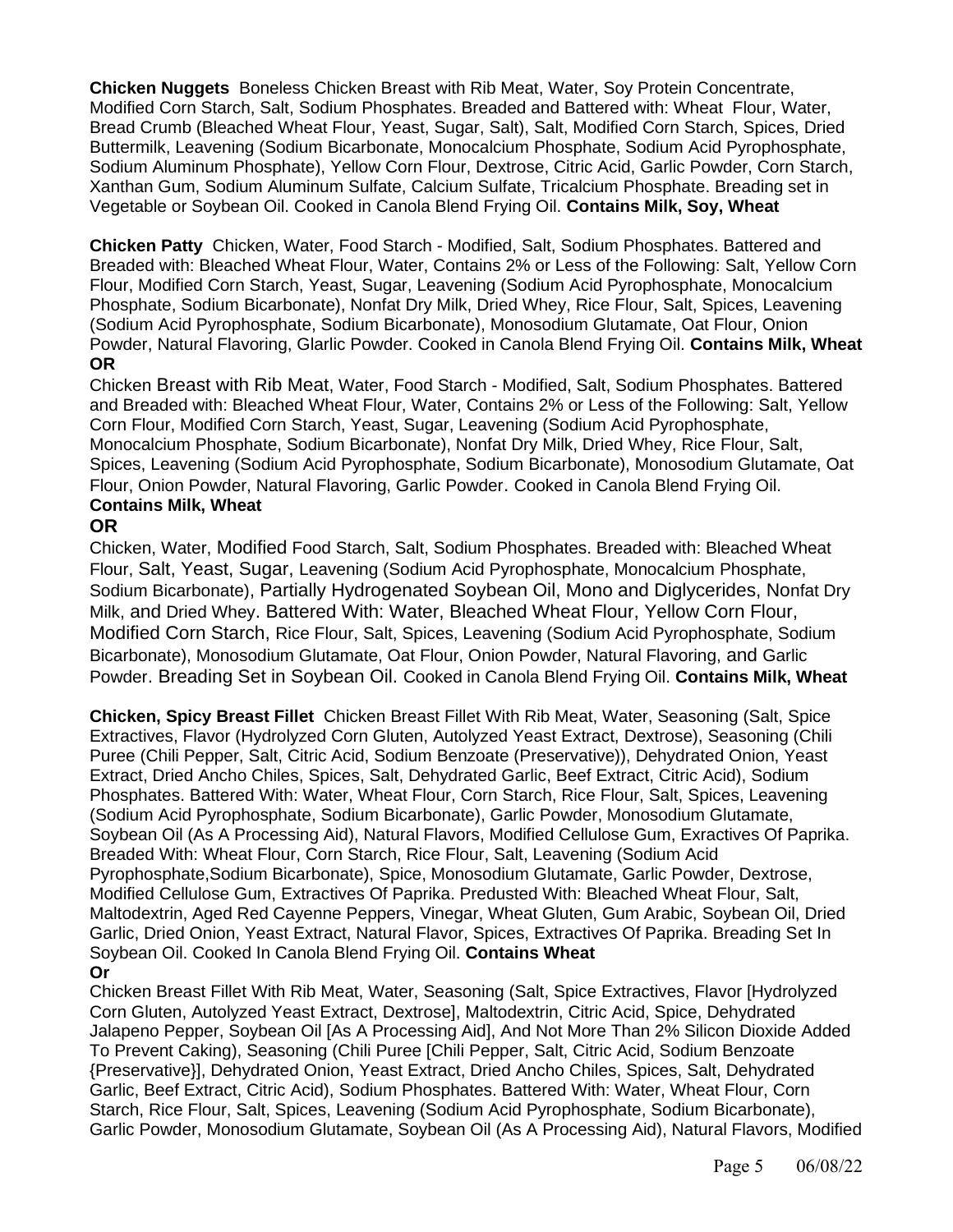Cellulose Gum, Extractives Of Paprika. Breaded With: Wheat Flour, Corn Starch, Rice Flour, Salt, Leavening (Sodium Acid Pyrophosphate, Sodium Bicarbonate), Spice, Monosodium Glutamate, Garlic Powder, Dextrose, Modified Cellulose Gum, Extractives Of Paprika. Predusted With: Bleached Wheat Flour, Salt, Maltodextrin, Aged Red Cayenne Peppers, Vinegar, Wheat Gluten, Gum Arabic, Soybean Oil, Dried Garlic, Dried Onion, Yeast Extract, Natural Flavor, Spices, Extractives Of Paprika. Breading Set In Soybean Oil. Cooked In Canola Blend Frying Oil. **Contains Wheat Or**

Chicken Breast Fillet With Rib Meat, Water, Seasoning (Salt, Spice Extractives, Flavor (Hydrolyzed Corn Gluten, Autolyzed Yeast Extract, Dextrose), Maltodextrin, Citric Acid, Spice, Dehydrated Jalapeno Pepper, Soybean Oil), Chili Puree (Chili Pepper, Salt, Citric Acid, Sodium Benzoate (Preservative), Dehydrated Onion, Yeast Extract, Dried Ancho Chilies, Spices, Salt, Dehydrated Garlic, Beef Extract, Citric Acid), Sodium Phosphate. Breaded With: Wheat Flour, Corn Starch, Rice Flour, Salt, Leavening (Sodium Acid Pyrophosphate, Sodium Bicarbonate), Spice, Monosodium Glutamate, Garlic Powder, Dextrose, Modified Cellulose Gum, Extractives Of Paprika. Battered With: Water, Wheat Flour, Corn Starch, Rice Flour, Salt, Spices, Leavening (Sodium Acid Pyrophosphate, Sodium Bicarbonate), Garlic Powder, Monosodium Glutamate, Soybean Oil (Processing Aid), Natural Flavors, Modified Cellulose Gum, Extractives Of Paprika. Predusted With: Bleached Wheat Flour, Salt, Maltodextrin, Aged Red Cayenne Peppers, Vinegar, Wheat Gluten, Gum Arabic, Soybean Oil, Dried Garlic, Dried Onion, Yeast Extract, Natural Flavor, Spices, Extractives Of Paprika. Breading Is Set In Soybean Oil. Cooked In Canola Blend Frying Oil. **Contains Wheat**

**Chicken Strips, Crispy** Chicken Breast Meat, Water, Seasoning (Salt, Sugar, Monosodium Glutamate, Yeast Extract, Buttermilk Solids, Natural Flavors, Soybean Oil (As A Processing Aid), Not More Than 2% Silicon Dioxide Added (To Prevent Caking), Sugar, Sodium Phosphates, Breaded With: Wheat Flour, Corn Starch, Rice Flour, Salt,Spice, Leavening (Sodium Acid Pyrophosphate, Sodium Bicarbonate), Monosodium Glutamate, Garlic Powder, Dextrose, Modified Cellulose Gum, Extractives Of Paprika. Battered With: Water, Wheat Flour, Corn Starch, Rice Flour, Salt, Leavening (Sodium Acid Pyrophosphate, Sodium Bicarbonate), Monosodium Glutamate, Garlic Powder, Modified Cellulose Gum, Extractives Of Paprika. Predusted With: Wheat Flour Corn Starch, Rice Flour, Salt, Leavening (Sodium Acid Pyrophoshate, Sodium Bicarbonate), Monosodium Glutamate, Garlic Powder, Onion Powder, Extractives Of Paprika. Breading Set In Soybean Oil. Cooked In Canola Blend Frying Oil. **Contains Wheat, Milk**

# **OR**

Chicken Breast Meat, Water, Seasoning (Salt, Sugar, Monosodium Glutamate, Yeast Extract, Buttermilk Solids, Natural Flavors), Sugar, Sodium Phosphates, Breaded With: Wheat Flour, Corn Starch, Rice Flour, Salt, Leavening (Sodium Acid Pyrophosphate, Sodium Bicarbonate), Monosodium Glutamate, Garlic Powder, Modified Cellulose Gum, Extractives Of Paprika. Breaded With: Water, Wheat Flour, Corn Starch, Rice Flour, Salt, Leavening (Sodium Acid Pyrophosphate, Sodium Bicarbonate), Monosodium Glutamate, Garlic Powder, Dextrose, Modified Cellulose Gum, Extractives Of Paprika. Predusted With: Wheat Flour Corn Starch, Rice Flour, Salt, Leavening (Sodium Acid Pyrophoshate, Sodium Bicarbonate), Monosodium Glutamate, Garlic Powder, Onion Powder, Extractives Of Paprika. Breading Set In Soybean Oil. Cooked In Canola Blend Frying Oil. **Contains Wheat, Milk**

# **OR**

Chicken Breast Meat, Water, Seasoning [Salt, Sugar, Monosodium Glutamate, Yeast Extract, Buttermilk Solids, Natural Flavors, Soybean Oil (As A Processing Aid)], Sugar, Sodium Phosphates. Breaded With: Wheat Flour, Corn Starch, Rice Flour, Salt, Leavening (Sodium Acid Pyrophosphate, Sodium Bicarbonate), Monosodium Glutamate, Garlic Powder, Dextrose, Modified Cellulose Gum, Extractives Of Paprika. Breaded With: Water, Wheat Flour, Corn Starch, Rice Flour, Salt, Leavening (Sodium Acid Pyrophosphate, Sodium Bicarbonate), Monosodium Glutamate, Garlic Powder, Dextrose, Modified Cellulose Gum, Extractives Of Paprika. Predusted With: Wheat Flour, Corn Starch, Rice Flour, Salt, Leavening (Sodium Acid Pyrophoshate, Sodium Bicarbonate), Monosodium Glutamate, Garlic Powder, Onion Powder, Extractives Of Paprika. Breading Set In Soybean Oil. Cooked In Canola Blend Frying Oil. **Contains Wheat, Milk**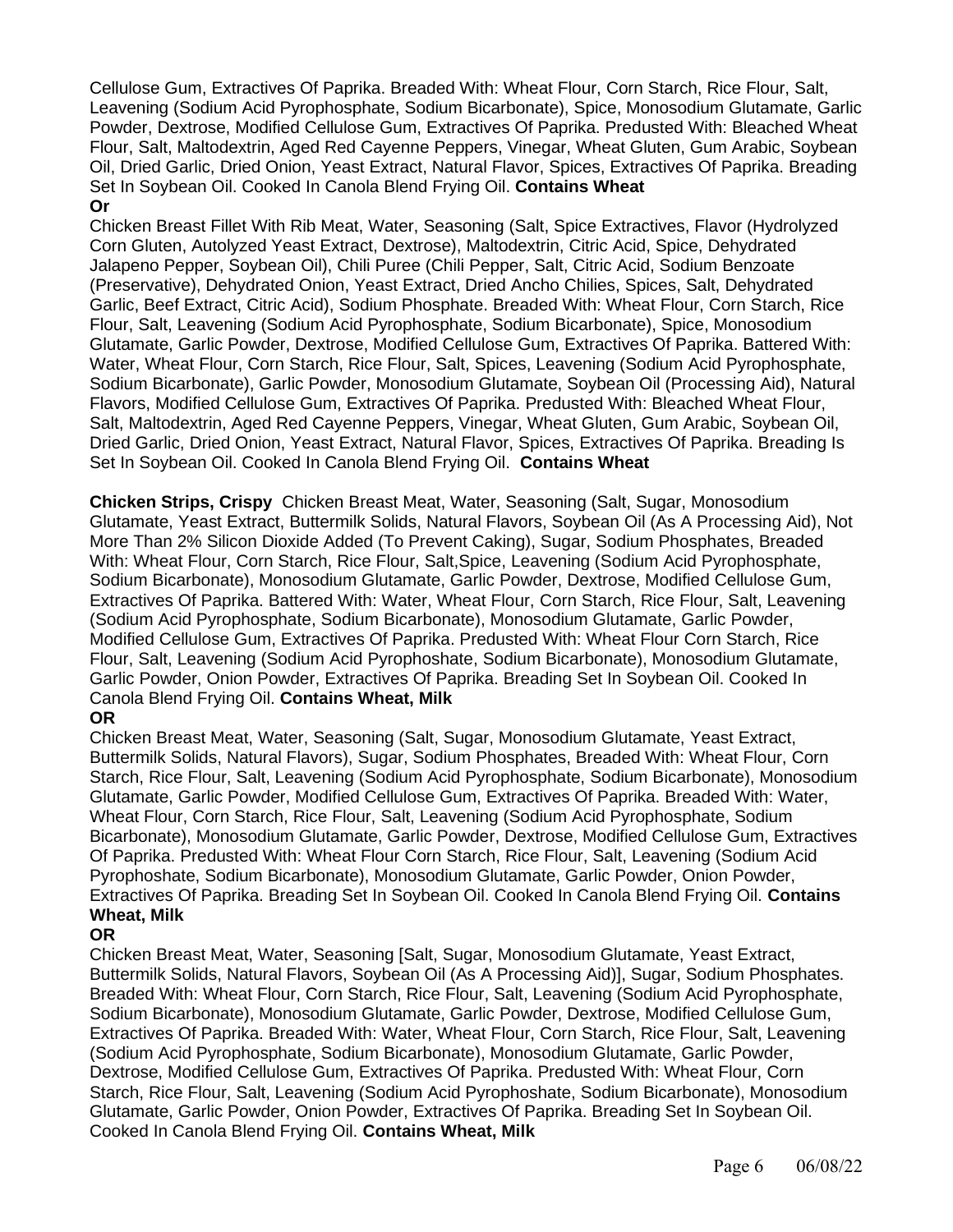### **Chile, Green chopped frozen** Green Chile

**Chocolate Overload™ Cake** Sugar, Buttermilk, Enriched Bleached Flour, (Wheat Flour, Niacin, Reduced Iron, Thiamin Mononitrate, Riboflavin, Folic Acid), Soybean Oil, Eggs, Cocoa Processed with Alkali, Margarine (Palm Oil, Water, Soybean Oil, Salt, Vegetable Mono & Diglycerides, Soy Lecithin, Sodium Benzoate (as a preservative) , Citric Acid, Natural and Artificial Flavor, Beta Carotene (color), Vitamin A Palmitate Added, Whey), Water, 2% or less of each of the following: Corn Syrup, Modified Corn Starch, Baking Soda, Salt, Natural and Artificial Flavoring, Xanthan Gum, Maltodextrin, Polysorbate 60, Guar Gum, Mono and Diglycerides, Agar, Locust Bean Gum, Citric Acid **Contains Wheat, Soy, Egg, Milk**

**Chocolate Syrup** High Fructose Corn Syrup, Water, Cocoa Powder Processed with Alkali, Maltodextrin, Sugar, Contains 2% or less of Salt, Potassium Sorbate (Preservative), Citric Acid, Ethyl Vanillin (Artificial Flavor), Xanthan Gum

**Cinnamon Sugar** Sugar, Cinnamon, Canola Oil with Ascorbic Acid and Rosemary added to preserve freshness

**Coca-Cola®** Carbonated Water, High Fructose Corn Syrup, Caramel Color, Phosphoric Acid, Natural Flavors, Caffeine

**Coca-Cola Zero®** Carbonated Water, Caramel Color, Phosphoric Acid, Potassium Citrate, Potassium Benzoate (to protect taste), Natural Flavors, Aspartame, Acesulfame Potassium, Caffeine, Sucralose, Dimethylpolysiloxane *(In Limited Markets)*

**Coffee, High Mountain Arabica, Regular & Decaf** Water, 100% Pure Coffee

**Corn, Roasted** Corn, Extra Virgin Olive Oil

**Creamer, French Vanilla** Water, Cane Sugar, Palm Oil, Contains 2% or less of: Sodium Caseinate\* (A Milk Derivative), Dipotassium Phosphate, Carrageenan, Mono and Diglycerides, Natural & Artificial Flavors, Sodium Stearoyl Lactylate, Salt. \*Sodium Caseinate is not a source of lactose. **Contains a Milk Derivative**

**Creamer, Half & Half** Milk, Cream, Sodium Citrate, Sodium Phosphate. **Contains Milk OR**

Milk, Cream, Sodium Citrate, Disodium Phosphate. **Contains Milk**

**Creamer, Hershey's Chocolate Carmel** Water, Cane Sugar, Palm Oil, Contains 2% or less of: Cocoa (Processed with Alkali), Sodium Caseinate\* (A Milk Derivative), Dipotassium Phosphate, Carrageenan, Mono and Diglycerides, Natural & Artificial Flavors, Sodium Stearoyl Lactylate, Salt. \*Sodium Caseinate is not a source of lactose. **Contains a Milk Derivative**

**Creamy Avocado Lime Dipping Cup** Soybean Oil, Water, Egg Yolks, Distilled Vinegar, Salt, Contains Less than 2% of: Green and Red Jalapeno Peppers, Maltodextrin, Spices, Sugar, Onion Powder, Garlic Powder, Green Bell Pepper Powder, Yeast Extract, Citric Acid, Lime Juice Concentrate, Potassium Sorbate and Sodium Benzoate (Preservatives), Natural Flavor, Torula Yeast, Xanthan Gum, Propylene Glycol Alginate, Monosodium Glutamate, Dehydrated Parsley, Tomato Powder, Corn Syrup Solids, Avocado Powder, Acetic Acid, Fumaric Acid, Artificial Color (Titantium Dioxide, Vegetable Juice), Calcium Disodium EDTA (Protect Flavor), Extractives of Turmeric. **Contains Egg**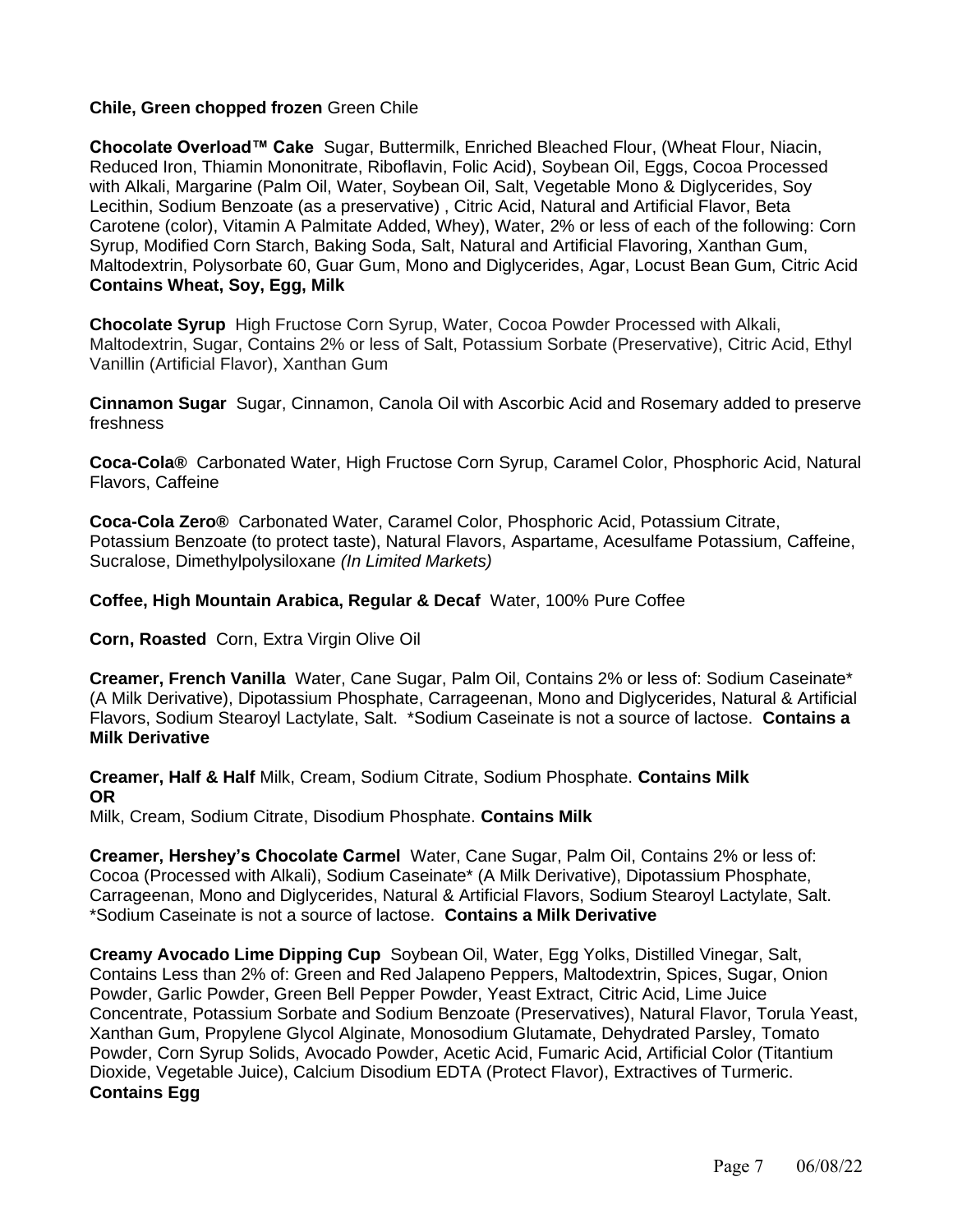**Creamy Bacon Mayo** Soybean Oil, Water, Egg Yolks, Distilled Vinegar, Sugar, Yeast Extract with Natural Flavor, Salt, Contains Less Than 2% Of Bacon (Cured With Water, Salt, Sodium Erythorbate, Sodium Nitrite. May Also Contain Smoke Flavor, Sugar, Dextrose, Brown Sugar, Sodium Phosphate, Potassium Chloride, Flavor), Bacon Fat, Glucono Delta Lactone, Sodium Benzoate (Preservative), Potassium Sorbate (Preservative), Garlic\*, Spice (Includes Mustard), Paprika, Natural Flavor, Xanthan Gum, Propylene Glycol Alginate, Calcium Disodium EDTA Added To Protect Flavor, Natural Smoke Flavor. \*Dehydrated. **Contains Egg**

**Creamy Ranch Sauce** Soybean Oil, Buttermilk (Cultured Pasteurized Skim Milk and Milk, Sodium Citrate, Salt), Egg Yolks, Water, Distilled Vinegar, Salt, High Fructose Corn Syrup, Contains less than 2% of: Sugar, Monosodium Glutamate, Phosphoric Acid, Garlic\*, Xanthan Gum, Sour Cream (Sour Cream\* [Cream, Nonfat Milk, Cultures], Cultured Nonfat Milk, Citric Acid, BHA to protect flavor), Sodium Benzoate and Potassium Sorbate (preservatives), Onion\*, Spices, Propylene Glycol Alginate, Parsley\*, Glucono Delta Lactone, Calcium Disodium EDTA (to protect flavor). \*Dehydrated. **Contains Milk, Egg**

### **OR**

Soybean Oil, Cultured Buttermilk (Nonfat Milk Solids, Culture), Egg Yolks, Distilled Vinegar, Water, Salt, High Fructose Corn Syrup, Contains Less Than 2% of: Sugar, Monosodium Glutamate, Phosphoric Acid, Garlic Powder, Xanthan Gum, Sour Cream Powder (Sour Cream [Cream, Nonfat Milk, Culture], Cultured Nonfat Milk, Citric Acid, Tocopherols and Ascorbyl Palmitate [Preservatives]), Onion Powder, Propylene Glycol Alginate, Dried Parsley, Sodium Benzoate and Potassium Sorbate (Preservatives), Glucono Delta-Lactone, Spice, Mustard Flour, Calcium Disodium EDTA (Protect Flavor). **Contains Milk, Egg**

**Creamy Sriracha Sauce** Soybean Oil, Water, Sriracha Sauce (Red Chili Peppers, Distilled Vinegar, Sugar, Garlic, Salt, Oleoresin Capsicum), Egg Yolks, Pepper Sauce (Distilled Vinegar, Red Pepper, Salt), Distilled Vinegar, Guajillo Pepper, Salt, Contains 2% or less of: Sugar, Lime Juice Concentrate, Chili Pepper, Spices, Garlic Powder, Extractives of Paprika, Xanthan Gum, Propylene Glycol Alginate, Mustard Flour, Onion Powder, Potassium Sorbate and Sodium Benzoate (Preservatives), Calcium Disodium EDTA (protect flavor), Citric Acid. **Contains Egg**

**Creamy Southwest Dressing** Soybean Oil, Water, Buttermilk (Cultured Pasteurized Skim Milk And Milk, Sodium Citrate And Salt), Distilled Vinegar, Salt, Egg Yolks, Maltodextrin, Contains Less Than 2% of Garlic\*, Buttermilk, Lactic Acid, Xanthan Gum, Onion\*, Spices, Citric Acid, Sodium Benzoate and Potassium Sorbate (As Preservatives), Artificial Color, Sugar, Disodium Inosinate & Disodium Guanylate, Polysorbate 60, Green Jalapeno Pepper\*, Natural Flavors, Autolyzed Yeast Extract, Green Onion\*, Oleoresin Paprika (Color), Calcium Disodium EDTA To Protect Flavor. \*Dehydrated. **Contains Milk, Egg**

**Croissant** Enriched Wheat Flour (Wheat Flour, Malted Barley Flour, Niacin, Reduced Iron, Thiamine Mononitrate, Riboflavin, Folic Acid), Water, Margarine (Interesterified Soybean Oil, Water, Mono and Diglycerides, Sodium Benzoate [preservative], Natural Flavor, Beta Carotene [color], Vitamin A Palmitate), Sugar, Yeast, Contains 2% or less: Non-Fat Dry Milk, Salt, Dough Conditioner (Wheat Gluten, Xanthan Gum, Ascorbic Acid, Enzymes). **Contains Wheat and Milk**

**Croutons, Gourmet Seasoned** Enriched Flour (Wheat Flour, Malted Barley Flour, Niacin, Reduced Iron, Thiamin Mononitrate, Riboflavin, Folic Acid), Canola and/or Sunflower Oil, Salt, Yeast, 2% or less of: High Fructose Corn Syrup, Maltodextrin, Garlic Powder, Whey, Onion Powder, Spices, Torula Yeast, Parmesan Cheese (Part Skim Milk, Cultures, Salt, Enzymes), Cultured Whey, Natural Flavors (Milk), Calcium Propionate (preservative), Citric Acid, Sodium Stearoyl Lactylate, Calcium Sulfate, Corn Syrup Solids, Disodium Inosinate, Disodium Guanylate, Caramel Color, Sugar, Soy Sauce Solids (Wheat, Soybeans, Salt), Tamarinds, Enzymes, Ascorbic Acid, TBHQ (to preserve freshness). **Contains Wheat, Milk, Soy. Packaged in a facility that also packages Tree Nuts**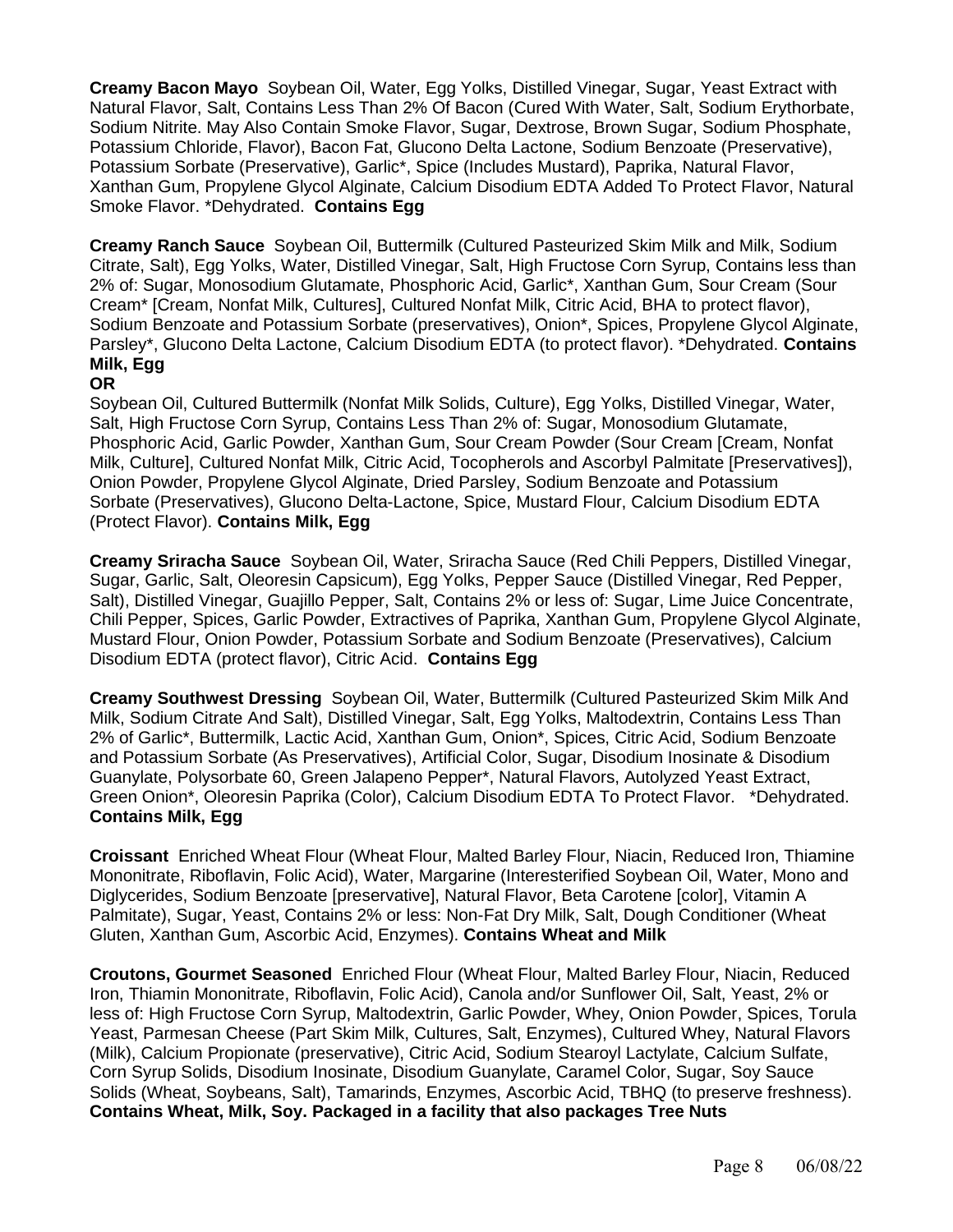### **Cucumbers** Cucumbers

### **Dasani® Bottled Water** 100% Natural Purified Water

**Diet Coke**® Carbonated Water, Caramel Color, Phosphoric Acid, Sodium Saccharin, Potassium Benzoate (to protect taste), Natural Flavors, Citric Acid, Caffeine, Potassium Citrate, Aspartame, Dimethylpolysiloxane

**Diet Dr. Pepper®** Carbonated Water, Caramel Color, Phosphoric Acid, Aspartame, Sodium Citrate, Sodium Benzoate (preservative), Caffeine, Acesulfame Potassium, Sucralose, Natural and Artificial Flavors, Dimethylpolysiloxane, Phenylketonurics: Contains Phenylalanine.

**Dr. Pepper®** Carbonated Water, High Fructose Corn Syrup, Caramel Color, Phosphoric Acid, Caffeine, Sodium Benzoate (preservative), Natural and Artificial Flavors, Dimethylpolysiloxane

**Egg, Fried** Fresh USDA Grade AA Medium Egg. Grilled with Butter Flavored Vegetable Oil. **Contains Egg, Soy** 

**Eggs, Scrambled** Whole Eggs, 19.0% Water, Egg Whites, Contains less than 2% of the following: Salt, Xanthan Gum, Citric Acid, Annatto (color), Butter Flavor (Sunflower Oil, Natural Flavors, Medium Chain Triglycerides). Citric Acid added to preserve color. Grilled with Butter Flavored Vegetable Oil. **Contains Egg, Milk, Soy**

**Egg Rolls** Cabbage, Enriched Flour ([Bleached Wheat Flour, Niacin, Reduced Iron, Thiamine Mononitrate, Riboflavin, Folic Acid], Calcium Propionate, Malted Barley Flour), Pork, Water, Textured Soy Protein (Textured Soy Flour, Zinc Oxide, Niacinamide, Ferrous Sulfate, Copper Gluconate, Vitamin A Palmitate, Calcium Pantothenate, Thiamine Mononitrate [Vitamin B1], Pyridoxine Hydrochloride [Vitamin B6], Riboflavin [Vitamin B2], Cyanocobalamin [Vitamin B12]), Celery, Carrots, Onion, Enriched Durum Flour (Wheat Flour, Niacin, Ferrous Sulfate, Thiamine Mononitrate, Riboflavin, Folic Acid), Contains 2% Or Less Of: Salt, Sugar, Fish Sauce (Anchovy Fish Extract, Salt, Sugar), Monosodium Glutamate, Vegetable Oil (Cottonseed And/Or Canola Oil), Wheat Gluten, Spice, Eggs, Cornstarch. Fried In Vegetable Oil (Cottonseed And/Or Canola Oil). Cooked in Canola Blend Frying Oil. **Contains Fish (Anchovy), Egg, Soy, Wheat**

**Fanta® Punch** Water, High Fructose Corn Syrup, Citric Acid, Natural and Artificial Flavors, Sodium Benzoate (to protect taste), Acacia, Glycerol Ester of Wood Rosin, Sodium Citrate, Red 40, Gum Tragacanth *(In Limited Markets)*

**Fanta® Orange** Carbonated Water, High Fructose Corn Syrup, Citric Acid, Potassium Benzoate (to protect taste), Natural Flavors, Modified Food Starch, Glycerol Ester of Rosin, Yellow 6, Sucrose Acetate Isobutyrate, Red 40

**Fanta**® **Strawberry** Carbonated Water, High Fructose Corn Syrup, Citric Acid, Natural and Artificial Flavors, Sodium Benzoate (to protect taste), Red 40

**Fish Fillet** Alaska Pollock, Water, Bleached Wheat Flour, Enriched Bleached Wheat Flour And Malted Barley Flour (Wheat, Malted Barley Flour, Niacin, Reduced Iron, Thiamine Mononitrate, Riboflavin, Folic Acid), Modified Corn Starch, Yellow Corn Flour, Contains 2% or less of: Salt, Dextrose, Palm Oil, Yeast, Spice, Dehydrated Garlic, Dehydrated Onion, Tumeric (Color), Yeast Extract, Leavening (Baking Soda, Sodium Aluminum Phosphate) Garlic Powder, Onion Powder, Malted Barley Flour, Guar Gum, Ascorbic Acid. **Contains Fish (Alaska Pollock), Wheat**

**Flour Tortilla, 11"** Enriched Bleached Wheat Flour (Wheat Flour, Niacin, Reduced Iron, Thiamine Mononitrate, Riboflavin, Folic Acid), Water, Vegetable Shortening (Interesterified and Hydrogenated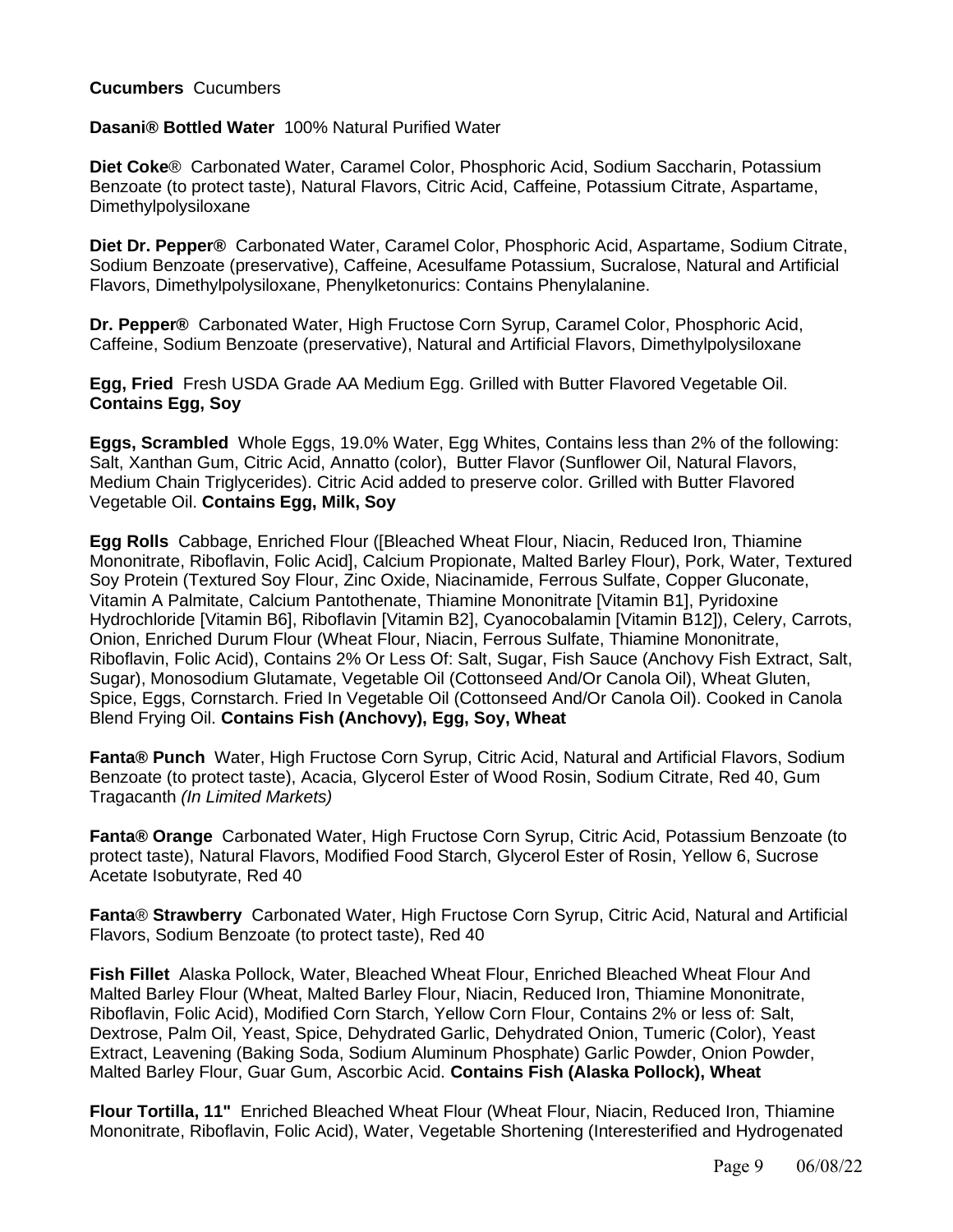Soybean Oils, Contains 2% or less of: Salt, Baking Soda, Sodium Acid Pyrophosphate Yeast, Molasses, Fumaric Acid and Calcium Propionate and Sorbic Acid (to maintain freshness). **Contains Wheat**

**Frank's® Red Hot® Buffalo Dipping Sauce** Distilled Vinegar, Aged Cayenne Red Peppers, Salt, Water, Modified Food Starch, Canola Oil, Paprika, Carrot Fiber, Xanthan Gum, Natural Butter Type Flavor, Garlic Powder

**French Fries** Potatoes, Vegetable Oil (Contains one or more of the following: Canola, Palm, Soybean), Modified Food Starch (Potato, Corn, Tapioca), Rice Flour, Dextrin, Salt, Leavening (Disodium Dihydrogen Pyrophosphate, Sodium Bicarbonate), Dextrose, Xanthan Gum **OR**

Potatoes, Vegetable Oil (Contains One or More of the following: Canola, Palm, Soybean), Modified Food Starch (Potato, Corn, Tapioca), Rice Flour, Salt, Pea Starch, Dextrin, Leavening (Disodium Dihydrogen Pyrophosphate, Sodium Bicarbonate), Dextrose, Xanthan Gum

**Garlic Herb Butter** Butter (Cream, Salt), Minced Garlic, Soy Sauce (Water, Wheat, Soy Beans, Salt, Sodium Benzoate: Less than 1/10 of 1% as a Preservative), Granulated Garlic, Black Pepper, Salt, Parsley. **Contains Milk, Wheat, Soy**

**Gold-n-Sweet Margarine Spread Cups** Water, Canola Oil, Palm Oil, Contains Less Than 2% Of Salt, Vegetable Mono & Diglycerides, Pectin, Potassium Sorbate (A Preservative), Polyglycerol Polyricinoleate, Citric Acid, Artificial Flavors, Dl-Alpha Tocopherol Acetate (Vitamin E) As An Antioxidant, Calcium Disodium Edta Added To Protect Flavor, Vitamin A Palmitate Added, Beta Carotene (Color), Vitamin D3

**Gold Peak® Classic Blend Tea** Water, Ceylon Black Tea

**Grape Jelly Packet** Grape Juice (Grape Juice Concentrate, Water), Corn Syrup, High Fructose Corn Syrup, Sugar, Pectin, Citric Acid

**Ham, Sliced** Sliced Fully Cooked Ham and Water Product, 35% of Weight is Added Ingredients. Cured with water, salt, dextrose, modified food starch, sodium lactate, sodium phosphates, sodium erythorbate, natural flavoring, sodium nitrite.

#### **OR**

Sliced Fully Cooked Ham and Water Product, 35% of Weight is Added Ingredients. Cured with: Water, Salt, Contains 2% or less of: Modified Food Starch, Dextrose, Sodium Lactate, Sodium Phosphates, Sodium Diacetate, Sodium Erythorbate, Sodium Nitrite, Natural Flavorings.

**Hash Browns** Potatoes, Canola and Palm Oil, Salt, Dehydrated Potato, Enriched Wheat Flour (Flour, Niacin, Iron, Thiamin Mononitrate, Riboflavin, Folic Acid), Natural Flavor, Disodium Dihydrogen Pyrophosphate (to promote color retention), Dextrose. **Contains Wheat**

**Hi-C® Flashin' Fruit Punch** Water, High Fructose Corn Syrup, Citric Acid, Natural and Artificial Flavors, Ascorbic Acid (Vitamin C), Sodium Benzoate (to protect taste), Modified Food Starch, Red 40, Glycerol Ester of Rosin

**Honey Mustard Dipping Sauce** High Fructose Corn Syrup, Water, Dijon Mustard (Distilled Vinegar, Water, Mustard Seed, Salt, White Wine, Citric Acid, Turmeric, Spices, Tartaric Acid), Soybean Oil, Honey, Distilled Vinegar, Food Starch-Modified, Contains less than 2% of: Salt, Egg Yolks, Natural Smoke Flavor, Mustard Seed, Phosphoric Acid, Xanthan Gum, Microcrystalline Cellulose and Sodium Carboxymethyl Cellulose, Sodium Benzoate and Potassium Sorbate (preservatives), Garlic\*, Honey Flavor, Onion\*, Caramel Color, Spices, Artificial Color (Titanium Dioxide), Disodium Inosinate and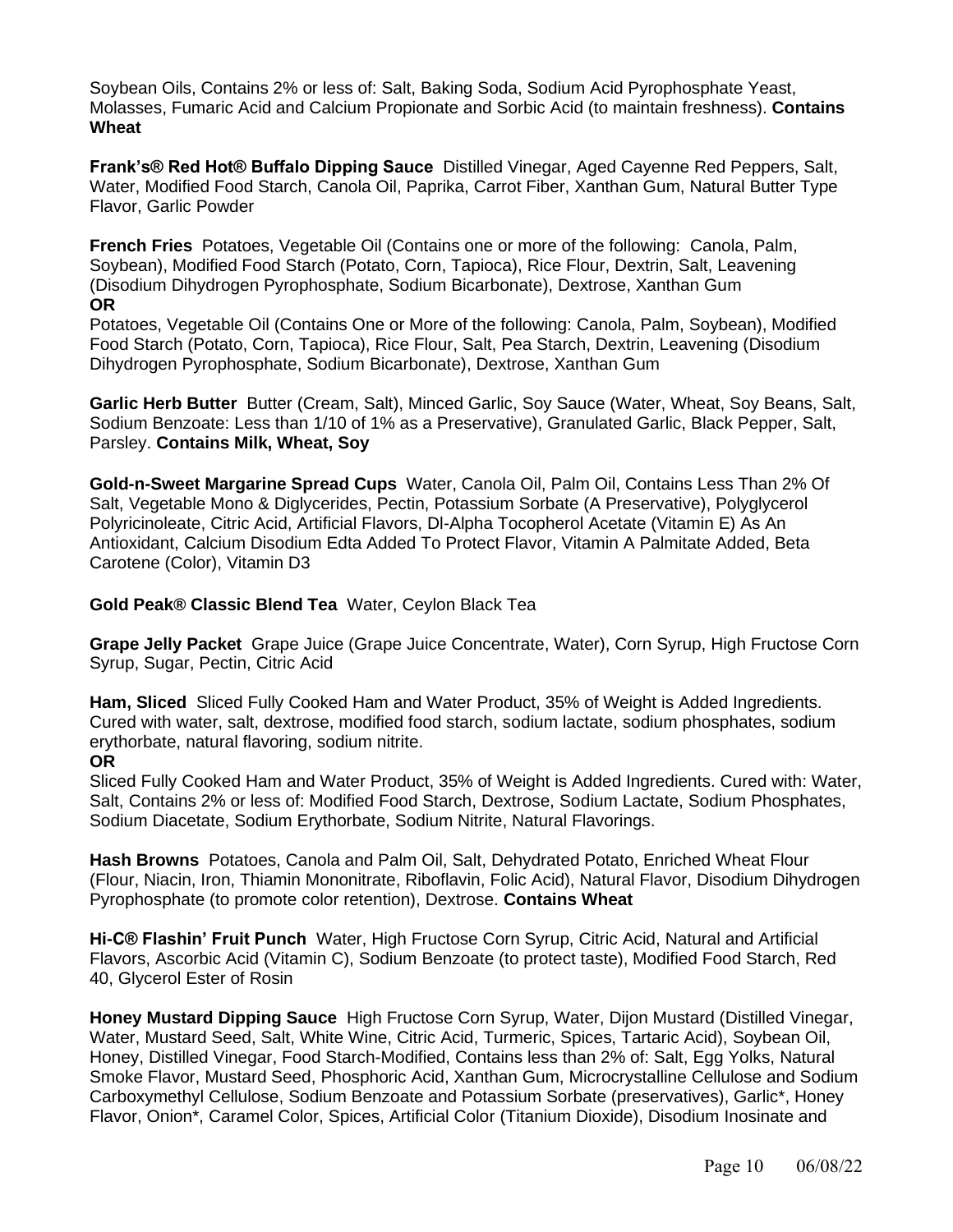Disodium Guanylate, Autolyzed Yeast Extract, Extractive of Turmeric, Dextrose, Calcium Disodium EDTA (added to protect flavor), Artificial Flavor, Yellow 5. \*Dehydrated. **Contains Egg**

### **Iceberg/Romaine Blend** Iceberg Lettuce, Romaine Lettuce

**Jack's Good Good Sauce** Soybean Oil, Water, Brown Sugar, Tomato Paste, Prepared Mustard (Water, Distilled Vinegar, Mustard Seed, Salt, Turmeric, Spice), Distilled Vinegar, Egg Yolks, Salt, Contains Less Than 2% Of Buttermilk, Spices, Garlic\*, Onion\*, Phosphoric Acid, Xanthan Gum, Molasses, Sodium Benzoate (Preservative), Potassium Sorbate (Preservative), Natural Flavors, Sugar, Celery Seed, Calcium Disodium EDTA Added To Protect Flavor, Tamarind Concentrate. \*Dehydrated. **Contains Egg, Milk**

**Jack's Good Good Sauce Dipping Sauce** Soybean Oil, Water, Brown Sugar, Tomato Paste, Prepared Mustard (Water, Distilled Vinegar, Mustard Seed, Salt, Turmeric, Spice), Distilled Vinegar, Egg Yolks, Salt, Contains Less Than 2% Of Buttermilk, Spices, Garlic\*, Onion\*, Phosphoric Acid, Xanthan Gum, Molasses, Sodium Benzoate (Preservative), Potassium Sorbate (Preservative), Natural Flavors, Sugar, Celery Seed, Calcium Disodium EDTA Added To Protect Flavor, Tamarind Concentrate. \*Dehydrated. **Contains Egg, Milk**

**Jack's Spicy Good Good Sauce** Soybean Oil, Water, Brown Sugar, Distilled Vinegar, Tomato Paste, Prepared Mustard (Water, Distilled Vinegar, Mustard Seed, Salt, Turmeric, Spice), Egg Yolks, Salt, Contains Less Than 2% Of Spices, Garlic\*, Onion\*, Green Jalapeno Pepper\*, Oleoresin Paprika (Color), Natural Flavors, Xanthan Gum, Molasses, Potassium Sorbate (Preservative), Sodium Benzoate (Preservative), Lactic Acid, Sugar, Celery Seed, Calcium Disodium EDTA Added To Protect Flavor, Tamarind Concentrate. \*Dehydrated. **Contains Egg**

#### **Jalapeños, Sliced**

Jalapeño Peppers, Water, Distilled Vinegar, Salt, Contains less than 2% of Calcium Chloride, Garlic Powder

**Ketchup** Tomato Concentrate from Red Ripe Tomatoes, Distilled Vinegar, High Fructose Corn Syrup, Corn Syrup, Salt, Spice, Onion Powder, Natural Flavoring

**Ketchup Packet** Tomato Concentrate from Red Ripe Tomatoes, Distilled Vinegar, High Fructose Corn Syrup, Corn Syrup, Salt, Spice, Onion Powder, Natural Flavoring

**Kikkoman® Soy Sauce Packet** Water, Wheat, Soybeans, Salt, Sodium Benzoate: less than 1/10 of 1% as a preservative. **Contains Wheat, Soy**

#### **Lettuce** Iceberg Lettuce

**Low Fat Balsamic Dressing** Water, Red Wine Vinegar, Balsamic Vinegar, High Fructose Corn Syrup, Soybean Oil, Salt, Contains less than 2% of: Sugar, Xanthan Gum, Onion Powder, Spices, Sodium Benzoate and Potassium Sorbate (Preservatives), Lemon Juice Concentrate, Dehydrated Garlic, Calcium Disodium EDTA (to protect flavor)

**Maraschino Cherry** Cherries, Water, Corn Syrup, High Fructose Corn Syrup, Sugar, Citric Acid, Natural and Artificial Flavors, Sodium Benzoate and Potassium Sorbate added as Preservatives, FD&C Red #40, Sulfur Dioxide (Preservative)

**Mayonnaise** Soybean Oil, Water, Salted Egg Yolks (Egg Yolk, Salt), Distilled Vinegar, Sugar, Salt, Spice, Lemon Juice Concentrate, Calcium Disodium EDTA (to protect flavor). **Contains Egg OR**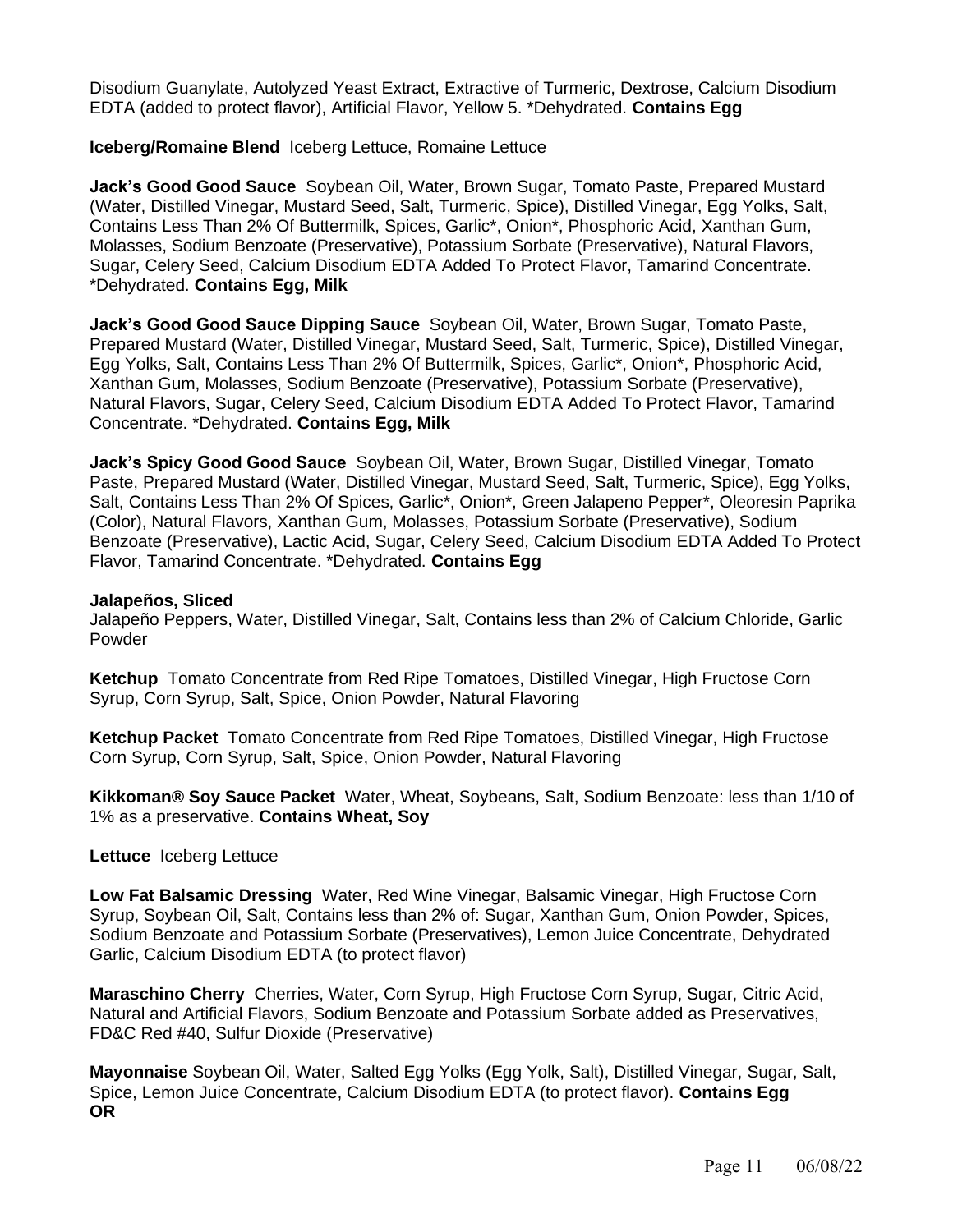Soybean Oil, Water, Egg Yolks, Distilled Vinegar, Salt, Sugar, Mustard Flour, Lemon Juice Concentrate, Calcium Disodium EDTA (to protect flavor). **Contains Egg**

**Mayonnaise Packet** Soybean Oil, Water, Egg Yolks, Distilled Vinegar, Salt, Sugar, Mustard Flour, Lemon Juice Concentrate, Calcium Disodium EDTA ( to protect flavor). **Contains Egg**

**Mello Yello®** Carbonated Water, High Fructose Corn Syrup, Orange Juice from Concentrate, Citric Acid, Natural Flavors, Sodium Benzoate and EDTA (to protect taste), Potassium Citrate, Caffeine, Yellow 5, Carob Bean Gum, Dimethylpolysiloxane *(In Limited Markets)*

**Milk, 1% Low Fat** 1% Skim Milk, Milk, Nonfat Milk Solids, Vitamin A Palmitate, Vitamin D3. **Contains Milk**

**Mini Churros** Dough (Enriched Wheat Flour [Wheat Flour, Niacin, Reduced Iron, Thiamine Mononitrate, Riboflavin, Folic Acid], Water, Vegetable Oil (may contain one or more of the following: Canola Oil, Cottonseed Oil, Palm Oil, Soybean Oil), Modified Food Starch, Artificial Flavor, Vital Wheat Gluten, Sugar, Salt, Baking Powder [Sodium Acid Pyrophosphate, Sodium Bicarbonate, Corn Starch, Monocalcium Phosphate, Calcium Sulfate], Egg Whites, Monoglycerides, Xanthan Gum), Filling (Sugar, Cream Cheese [Pasteurized Milk and Cream, Cheese Culture, Salt, Carob Bean Gum and/or Guar Gums], Water, High Fructose Corn Syrup, Modified Tapioca Starch, Fructose, Oat Fiber, Cinnamon, Salt, Locust Bean Gum, Mono & Diglycerides, Soy Lecithin, Potassium Sorbate [preservative], Cooked in Canola Blend Frying Oil. Topped with Cinnamon Sugar. **Contains Wheat, Egg, Milk, Soy**

**Mini Pancakes** Water, Enriched Wheat Flour (Bleached Wheat Flour, Niacin, Reduced Iron, Thiamine Mononitrate, Riboflavin, Folic Acid), Whey, Sugar, Dextrose, Soy Flour, Less Than 2% Of: Soybean And/or Canola Oil, Leavening (Sodium Bicarbonate, Sodium Aluminum Phosphate, Sodium Acid Pyrophosphate, Monocalcium Phosphate), Salt, Natural Flavors, Soy Lecithin, Eggs. **Contains Egg, Milk, Soy, Wheat**

**Minute Maid® 100% Apple Juice** Pure Filtered Water, Concentrated Apple Juice, Less than 0.5% of: Calcium Citrate (Calcium Source), Vitamin C (Ascorbic Acid), Potassium Phosphate

**Minute Maid® Lemonade** Water, High Fructose Corn Syrup, Citric Acid, Sodium Citrate, Potassium Benzoate (to protect taste), Modified Food Starch, Glycerol Ester of Wood Rosin, Natural and Artificial Flavors, Yellow 5

**Mustard** Water, Distilled Vinegar, Mustard Seed, Salt, Turmeric, Spices

**Mustard Packet, French's® Classic Yellow Mustard** Distilled Vinegar, Water, No.1 Grade Mustard Seed, Salt, Turmeric, Paprika, Spice, Natural Flavor & Garlic Powder

**Onions, Grilled** Onions. Grilled with Butter Flavored Vegetable Oil. **Contains Soy**

**Onion Rings** Onion, Water, Bleached Wheat Flour, Yellow Corn Flour, Salt, Modified Corn Starch, Yeast, Sugar, Dextrose, Dried Whey, Soybean Oil, Leavening (Sodium Acid Pyrophosphate, Sodium Bicarbonate), Mustard, Spice. Cooked in Canola Blend Frying Oil. **Contains Wheat, Milk**

**OREO® Cookie Crumbs** Unbleached Enriched Flour (Wheat Flour, Niacin, Reduced Iron, Thiamine Mononitrate {Vitamin B1}, Riboflavin {Vitamin B2}, Folic Acid), Sugar, Palm and/or Canola Oil, Cocoa (Processed With Alkali), Invert Sugar, Leavening (Baking Soda and/or Calcium Phosphate), Soy Lecithin, Salt, Chocolate, Natural Flavor. **Contains Wheat, Soy**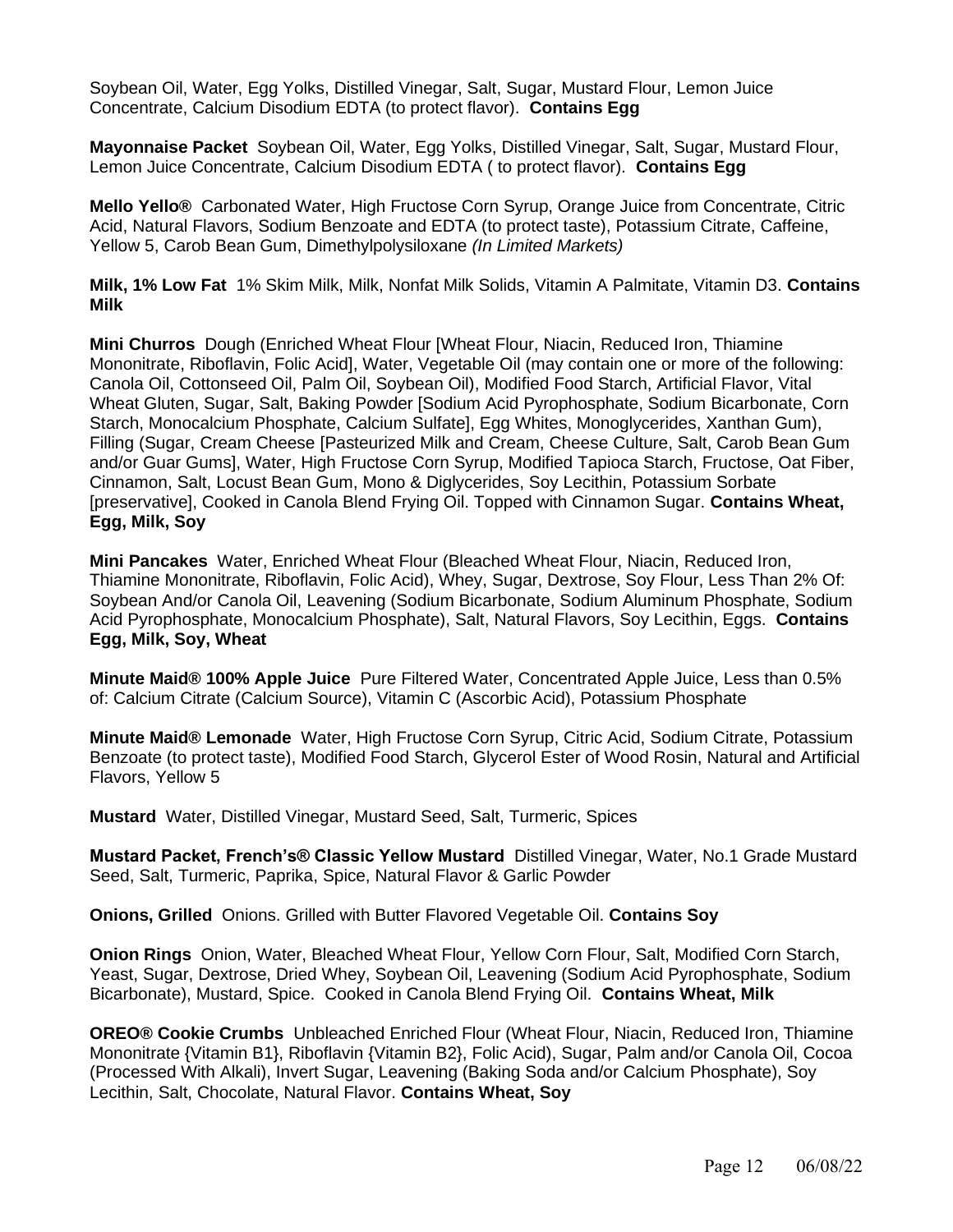**Pancake Syrup** High Fructose Corn Syrup, Corn Syrup, Water, Contains less than 2% of: Artificial Flavor, Sodium Benzoate (a preservative), Citric Acid, Caramel Color

### **Pepper Packets** Black Pepper

**Pickles, Dill Slices** Cucumbers, Water, Vinegar, Salt, Contains Less than 2% of: Sodium Benzoate (Preservative), Alum, Calcium Chloride, Natural Flavors, Polysorbate 80, Yellow 5

**Pineapple Shake Flavor Mix** Corn Syrup Solids, Sugar, Natural & Artificial Flavor, Citric Acid, Malic Acid, Color (Yellow 5, Yellow 6), Silicon Dioxide (Anticaking)

**Pita Bread made with Whole Grain** Water, Enriched Wheat Flour (Niacin, Reduced Iron, Thiamin Mononitrate, Riboflavin, Folic Acid, Malted Barley Flour, and Ascorbic Acid), White Whole Wheat Flour, Yeast, Contains 2% or less: Salt and Wheat Gluten. **Contains Wheat**

**Powerade® Mountain Blast** Water, High Fructose Corn Syrup, Citric Acid, Natural Flavors, Salt, Potassium Citrate, Potassium Benzoate and Potassium Sorbate (to protect taste), Modified Food Starch, Coconut Oil, Potassium Phosphate, Sucrose Acetate Isobutyrate, Niacinamide (Vitamin B3), Blue 1, Pyridoxine Hydrochloride (Vitamin B6), Cyanocobalamin (Vitamin B12) *(In Limited Markets)*

**Ranch Dressing** Soybean Oil, Cultured Buttermilk (Cultured Pasteurized Skim Milk and Milk, Sodium Citrate and Salt), Water, Distilled Vinegar, Maltodextrin, Buttermilk Powder, Egg Yolk, Salt, Contains less than 2% of Sugar, Dehydrated Garlic, Dehydrated Onion, Potassium Sorbate and Sodium Benzoate as preservatives, Disodium Inosinate & Disodium Guanylate, Glucono Delta Lactone, Xanthan Gum, Nonfat Milk Solids, Propylene Glycol Alginate, Spice, Lactic Acid, Calcium Disodium EDTA added to protect flavor. **Contains Milk, Egg**

**Rice** Cooked Medium Grain White Rice (Water, Rice) **OR** Milled Rice

**Salsa, Fire Roasted** Diced Tomatoes (Tomatoes, Tomato Juice, Citric Acid, Calcium Chloride), Tomato Puree (Water, Tomato Paste), Fire Roasted Tomatoes (Tomatoes, Tomato Juice, Citric Acid, Calcium Chloride), Onions. Contains 2% or Less of: Jalapeno Peppers, Dehydrated Onion, Spices, Salt, Dehydrated Garlic, Citric Acid, Natural Flavor

**Salt & Pepper Burger Seasoning** Salt, Pepper, Soybean Oil.

**Salt Packet** Salt, Sodium Silicoaluminate, Sodium Thiosulfate, Potassium Iodide

**Sausage Patty** Pork, Water, Seasoning (Salt, Spices, Corn Syrup Solids, Dextrose, BHA, Citric Acid, Propyl Gallate) **OR**  Pork, Salt, Spices, Corn Syrup, Dextrose, Caramel Color, BHA, Citric Acid, Propyl Gallate **OR**  Pork, Salt, Spices, Corn Syrup Solids, Dextrose, BHA, Citric Acid, Propyl Gallate

**Seasoned Curly Fries** Potatoes, Vegetable Oil (Contains one or more of the following: Canola, Palm, Soybean), Enriched Flour (Flour, Niacin, Iron, Thiamin Mononitrate, Riboflavin, Folic Acid), Salt, Modified Corn Starch, Corn Meal, Spices, Dextrin, Garlic Powder, Leavening (Disodium Dihydrogen Pyrophosphate, Sodium Bicarbonate), Onion Powder, Cornstarch, Yeast Extract, Spice and Coloring, Natural Flavor, Dextrose, Annatto (color). Cooked in Canola Blend Frying Oil. **Contains Wheat**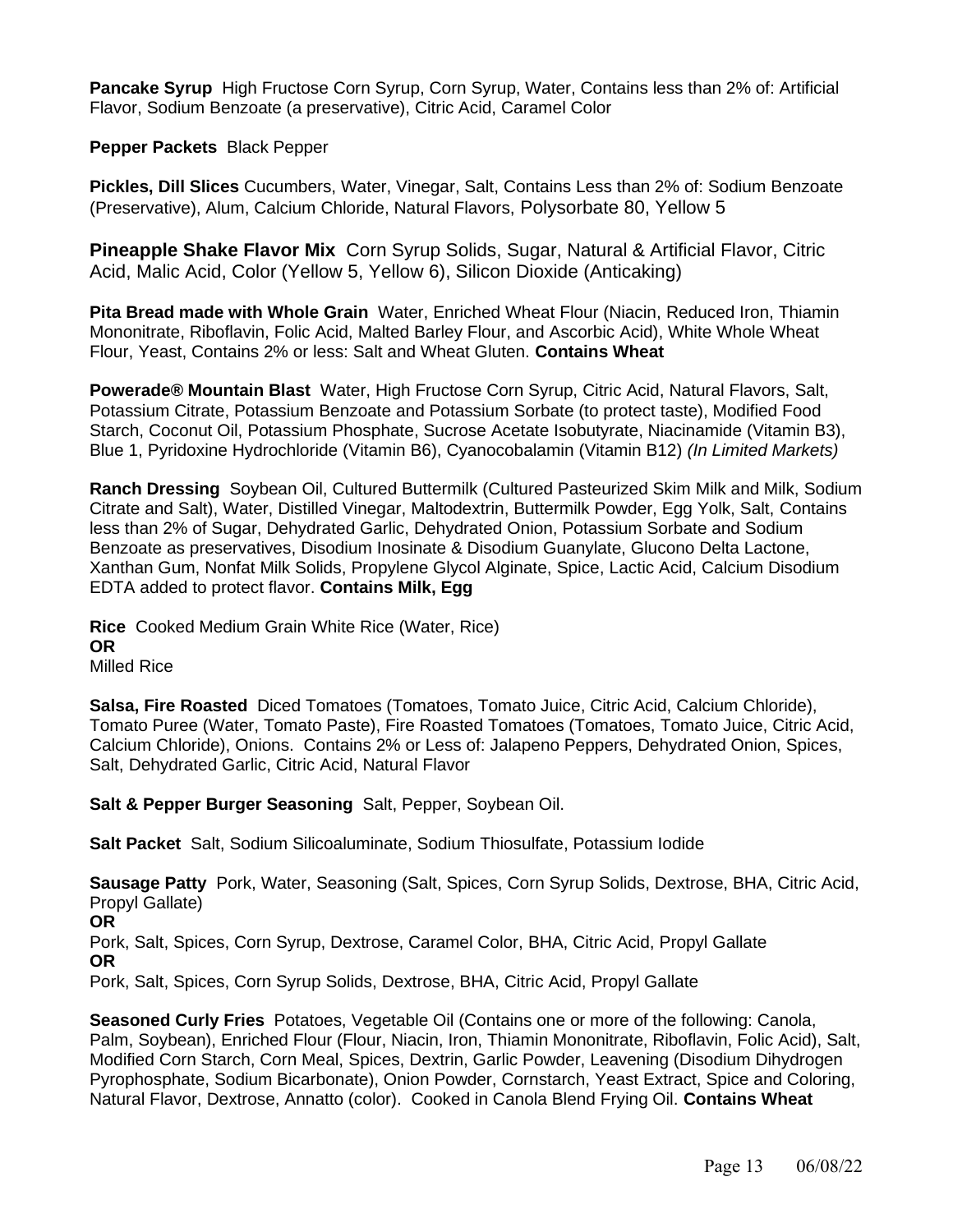**Secret Sauce Packet** Water, Tomato Paste, High Fructose Corn Syrup, Mustard (Water, Vinegar, Mustard Seed, Salt, Turmeric, Paprika, Spices), Soybean Oil, Distilled Vinegar, Dried Onion, Contains 2% or less: Egg Yolks, Salt, Corn Syrup, Raisin Paste, Crushed Orange Puree, Spices and Herbs, Dried Garlic, Caramel Color, Xanthan Gum, Sodium Acid Sulfate, Red Peppers, Potassium Sorbate and Sodium Benzoate (preservatives), Natural Flavor, Molasses, Corn Syrup, Sugar, Tamarind, Extractives of Paprika. **Contains Egg**

**Shake Mix** Milk, Cane Syrup, Nonfat Milk, Cream, Corn Syrup, Whey, Stabilizer (Propylene Glycol Monoesters, Mono & Diglycerides, Cellulose Gum, Disodium Phosphate, Guar Gum, Carrageenan, Dextrose, Silicon Dioxide to prevent caking), Natural and Artificial Flavor, Annatto for color. **Contains Milk**

# **OR**

Milk, Sucrose, Cream, Corn Syrup, Nonfat Milk, Whey, Stabilizer (Propylene Glycol Monoesters, Mono & Diglycerides, Cellulose Gum, Disodium Phosphate, Guar Gum, Carrageenan, Dextrose, Silicon Dioxide to prevent caking), Natural and Artificial Vanilla, Annatto (for color). **Contains Milk**

# **Simply Orange® Juice** 100% Orange Juice

**Sour Cream** Cultured Milk, Cream, Whey, Food Starch-Modified, Sodium Phosphate, Guar Gum, Carrageenan, Calcium Sulfate, Locus Bean Gum, Potassium Sorbate (preservative). **Contains Milk OR**

Grade A Cultured Cream. **Contains Milk**

**Sourdough Bread, Grilled** Wheat Flour, Enriched [(Niacin, Reduced Iron, Thiamine Mononitrate, Riboflavin, Folic Acid), Malted Barley Flour, Ascorbic Acid Added As A Dough Conditioner], Water, Yeast, High Fructose Corn Syrup, Sourdough Base [Wheat Starch, Bleached Enriched Flour (Wheat Flour, Malted Barley Flour, Niacin, Iron, Thiamine Mononitrate, Riboflavin, And Folic Acid), Acetic Acid, Citric Acid, Palm Oil], Contains 2% Or Less Of Each Of The Following: Salt, Soybean Oil, Calcium Proprionate (A Preseravative), Enzymes. Grilled with Butter Flavored Vegetable Oil. **Contains Wheat, Soy**

# **OR**

Wheat Flour, Enriched (Wheat Flour, Malted Barely Flour, Niacin, Reduced Iron, Thiamin Mononitrate, Riboflavin, Folic Acid), Water, High Fructose Corn Syrup, Vital Wheat Gluten, Ethoxylated Mono and Diglycerides, Yeast, Wheat Starch, Bleached Enriched Flour, Acetic Acid, Palm Oil, Contains 2% or less of each of the following ingredients: Soybean Oil, Citric Acid, Salt, Sodium Stearoyl, Lactylate (SSL), Monoglycerides, Calcium Propionate (Preservative), Enzymes, Vegetable Oils (Canola, High Oleic Soybean and/or High Oleic Canola Oil), Mineral Oil, Sunflower Lecithin. Grilled with Butter Flavored Vegetable Oil. **Contains Wheat, Soy** 

# **OR**

Unbleached Unbromated Enriched Wheat Flour, (Wheat Flour, Barley Malt, Niacin, Iron, Thiamine Mononitrate, Riboflavin, Folic Acid), Water, Yeast, High Fructose Corn Syrup, Contains 2% or less of the following: Salt, Wheat Gluten, Soybean Oil, Dough Conditioners (Mono & Diglycerides, and Calcium Peroxide), Citric Acid, Acetic Acid, Corn Flour, Calcium Propionate (A Preservative). Grilled with Butter Flavored Vegetable Oil. **Contains Wheat, Soy** 

# **OR**

Enriched Unbleached Wheat Flour (Wheat Flour, Malted Barley Flour, Niacin, Reduced Iron, Thiamin Mononitrate, Riboflavin and Folic Acid), Water, Yeast, High Fructose Corn Syrup Or Sugar, Sourdough Base [Wheat Starch, Bleached Enriched Flour (Wheat Flour, Malted Barley Flour, Niacin, Iron, Thiamine Mononitrate, Riboflavin, Folic Acid), Acetic Acid, Citric Acid, Palm Oil], Contains 2% or less of each of the following: Vital Wheat Gluten, Salt, Vegetable Oil (Canola and/or Soy), Yeast Nutrient (Ammonium Sulfate), Dough Conditioners (Sodium Stearoyl Lactylate, Ascorbic Acid), Calcium Sulfate, Enzymes. Grilled with Butter Flavored Vegetable Oil. **Contains Wheat, Soy**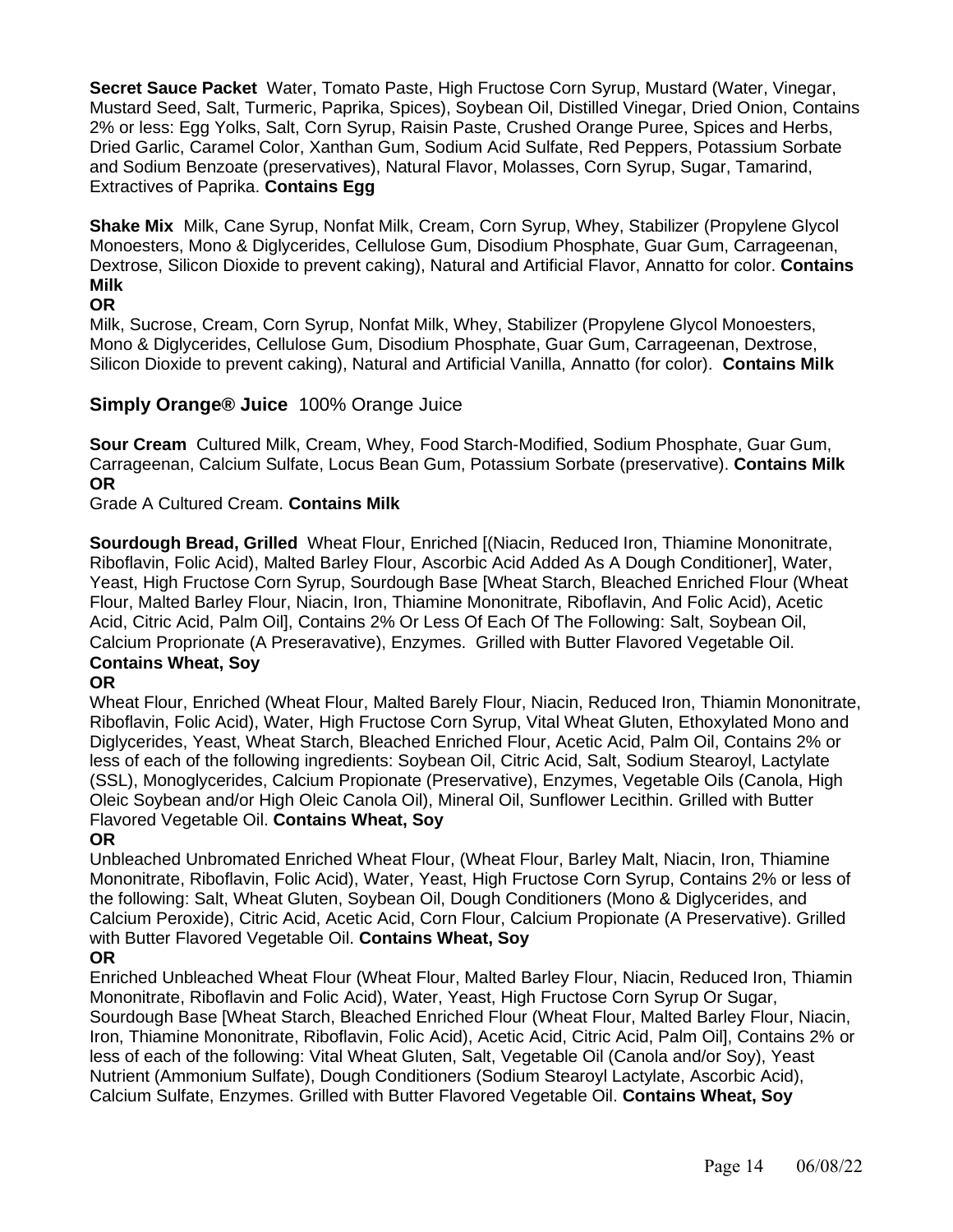**Spicy Corn Sticks** Corn Masa, Soybean Oil, Cajun Seasoning (Potato Flour, Spices and Herbs, Salt, Onion Powder, Tomato Powder, Garlic Powder, Natural Flavoring, Maltodextrin, Modified Cornstarch, Green Pepper Powder), Salt. **Packaged in a facility that also packages Tree Nuts**

**Sprite®** Carbonated Water, High Fructose Corn Syrup, Citric Acid, Natural Flavors, Sodium Citrate, Sodium Benzoate (to protect taste), Dimethylpolysiloxane

**Strawberry Jam Packet** Strawberries (Strawberries, Strawberry Puree Concentrate), Sugar, High Fructose Corn Syrup, Pectin, Citric Acid

**Strawberry Syrup** High Fructose Corn Syrup, Water, Contains 2% or less of Sugar, Citric Acid, Natural and Artificial Flavors, Sodium Benzoate (Preservative), Red 40

**Stuffed Jalapeños** Jalapeño Peppers [Peppers, Salt, Acetic Acid, Sodium Benzoate (preservative)], Bleached Wheat Flour, Pasteurized Process Cheddar Cheese [Cheddar Cheese (Milk, Cheese Culture, Salt Enzymes), Water, Milkfat, Sodium Phosphate, Sodium Hexametaphosphate, Salt, Artificial Color], Pasteurized Process Monterey Jack Cheese [Monterey Jack Cheese (Milk, Salt, Cheese Cultures, Enzymes), Water, Sodium Phosphate, Cream, Salt, Sorbic Acid (preservative)], Water, Yellow Corn Flour, Wheat Four, Cream Cheese (Pasteurized Milk and Cream, Cheese Culture, Salt, Carob Bean Gum, Guar Gum). Contains 2% or less of: Caramel Color, Dehydrated Romano Cheese (Cow's Milk, Cheese Cultures, Salt Enzymes, Lactic Acid), Dehydrated Parmesan Cheese (Milk, Cheese Cultures, Salt, Enzymes), Dextrose, Dried Garlic, Dried Onion, Modified Food Starch, Natural Flavors, Oleoresin Capsicum, Salt, Sodium Silicon Aluminate (to prevent caking), Sorbitol, Soybean Oil, Sugar, Wheat Gluten, Whey, Yellow Corn Germ. Cooked in Canola Blend Frying Oil. **Contains Milk, Wheat**

**Sugar Packet** Sugar

**Sweetener – Blue Packet** Dextrose, Aspartame **Phenylketonurics: Contains Phenylalanine**.

**Sweetener – Pink Packet** Dextrose, Saccharin, Cream of Tartar, Calcium Silicate (an anti-caking agent)

# **Sweetener – Yellow Packet** Dextrose, Sucralose

**Sweet 'N Sour Dipping Sauce** Water, High Fructose Corn Syrup, Brown Sugar, Distilled Vinegar, Food Starch-Modified, Pineapple Juice Concentrate, Salt, Natural Flavor, Spices, Sodium Benzoate (Preservative), Citric Acid, Xanthan Gum, Extactives of Paprika

**Taco, Regular** Beef, Water, Ground Dark Chicken, Textured Vegetable Protein (Soy Flour, Caramel Color), Defatted Soy Grits, Seasoning [Chili Pepper, Corn Maltodextrin, Spices, Bleached Enriched Wheat Flour (Contains Niacin, Reduced Iron, Thiamine Mononitrate, Riboflavin, and Folic Acid), Salt, Garlic Powder, Hydrolyzed (Corn, Soy, Wheat) Proteins, Monosodium Glutamate, Onion Powder, Natural Flavors, Disodium Inosinate, Disodium Guanylate, Succinic Acid], Salt, Tomato Paste, Worcestershire Sauce (Distilled Vinegar, Molasses, Corn Syrup, Water, Salt, Caramel Color, Garlic Powder, Sugar, Spices, Tamarind, Natural Flavor, Sulfiting Agent). TORTILLA INGREDIENTS: Ground Corn, Water, Lime. **OR** TORTILLA INGREDIENTS: Ground Corn, Water, Hydrated Lime. Cooked in Canola Blend Frying Oil. **Contains Soy, Wheat OR**

### FILLING INGREDIENTS: Meat Ingredients: (Beef, Ground Dark Chicken), Water, Textured Vegetable Protein (Soy Flour, Caramel Color), Defatted Soy Grits, Seasoning [Chili Pepper, Spices, Salt, Hydrolyzed Protein (Soy, Corn, Wheat Gluten), Oat Fiber, Disodium Inosinate, Disodium Guanylate, Natural Flavors, Torula Yeast, Onion Powder, Maltodextrin], Salt, Tomato Paste, Worcestershire Sauce (Distilled Vinegar, Molasses, Corn Syrup, Water, Salt, Caramel Color, Garlic Powder, Sugar,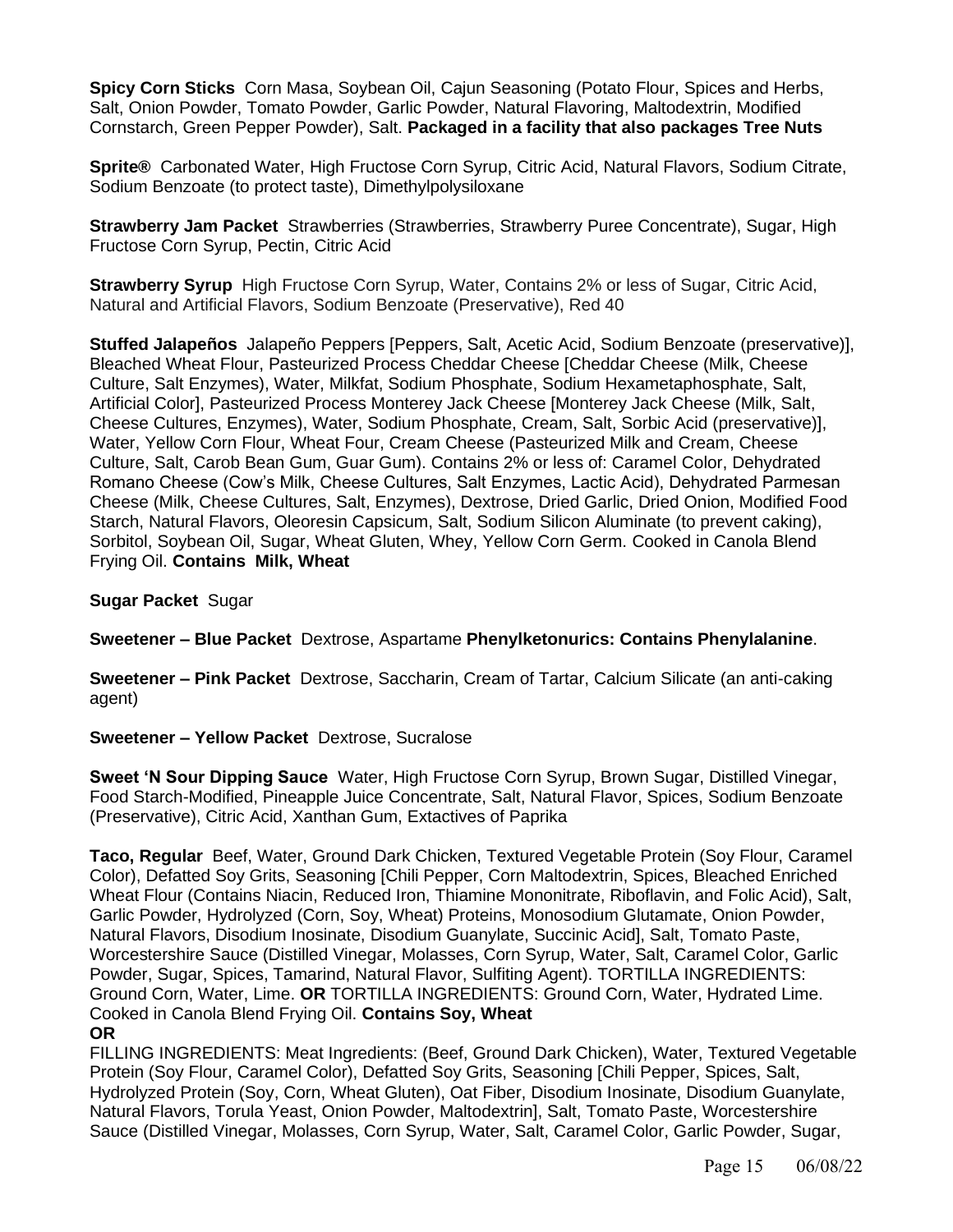Spices, Tamarind, Natural Flavor, Sulfiting Agent). TORTILLA INGREDIENTS: Ground Corn, Water, Hydrated Lime. Cooked in Canola Blend Frying Oil. **Contains Soy, Wheat**

**Taco Sauce** Water, Tomato Paste, Distilled Vinegar, Salt, Chili Peppers, Modified Food Starch, Dextrose, Maltodextrin, Spices including Paprika, Xanthan Gum, Dehydrated Garlic, Sodium Benzoate and Potassium Sorbate (added as preservatives), Citric Acid, Monosodium Glutamate, Dehydrated Onion, Beet Powder, Caramel Color

### **OR**

Water, Tomato Paste, Distilled Vinegar, Salt, Taco Seasoning (Spices, Dehydrated Garlic, Salt, Monosodium Glutamate, Dextrose, Dehydrated Onion), Potassium Sorbate and Sodium Benzoate (Preservatives), Xanthan Gum, Spice, Garlic Powder, Chili Pepper, Citric Acid, Caramel Color

**Taco Sauce Packet** Water, Tomato Paste, Distilled White Vinegar, Salt, Contains 2% or less of: Spices, Dextrose, Modified Corn Starch, Corn Maltodextrin, Sodium Benzoate and Potassium Sorbate as preservatives, Xanthan Gum, Dehydrated Garlic, Citric Acid, Paprika, Beet Powder, Dehydrated Onion, Monosodium Glutamate

### **OR**

Water, Tomato Paste, Distilled Vinegar, Salt, Taco Seasoning (Spices, Dehydrated Garlic, Salt, Monosodium Glutamate, Dextrose, Dehydrated Onion), Potassium Sorbate and Sodium Benzoate (Preservatives), Xanthan Gum, Spice, Garlic Powder, Chili Pepper, Citric Acid, Caramel Color

**Taco, Tiny** Water, Mechanically Separated Chicken, Stone Ground Corn Masa Flour (With Tace Of Lime), Onions, Tomato Paste, Enriched Flour (Wheat Flour, Niacin, Reduced Iron, Thiamine Mononitrate, Riboflavin, Folic Acid), Modified Food Starch, Seasoning (Salt, Spice, Garlic Powder, Paprika [color]). Cooked in Canola Blend Frying Oil. **Contains Wheat**

**Tartar Sauce** Soybean Oil, Water, High Fructose Corn Syrup, Cured Cucumber, Distilled Vinegar, Egg Yolks, Corn Syrup, Salt, Contains less than 2% of: Food Starch-Modified, Mustard Seed, Xanthan Gum, Sodium Benzoate and Potassium Sorbate (preservatives), Green and Red Bell Pepper\*, Garlic\*, Onion\*, Natural Flavors, Propylene Glycol Alginate, Calcium Disodium EDTA (added to protect flavor), Polysorbate 80. \*Dehydrated. **Contains Egg**

**Teriyaki Dipping Sauce** Soy Sauce (Water, Wheat, Soybeans, Salt), Water, Sugar, Brown Sugar, Modified Food Starch, Sesame Oil, Contains less than 2% of the following: Ginger Puree (Ginger, Water, Salt, Citric Acid), Hot Sauce (Distilled Vinegar, Red Pepper, Salt), Garlic\*, Glucono Delta Lactone, Black Pepper, Potassium Sorbate (preservative), Xanthan Gum. \*Dehydrated. **Contains Wheat, Soy**

**Teriyaki Sauce** Soy Sauce (Water, Wheat, Soybeans, Salt), Water, Sugar, Brown Sugar, Modified Food Starch, Sesame Oil, Contains Less Than 2% of the following: Ginger Puree (Ginger, Water, Salt, Citric Acid), Hot Sauce (Distilled Vinegar, Red Pepper, Salt), Garlic\*, Glucono Delta Lactone, Black Pepper, Potassium Sorbate (A Preservative), Xanthan Gum. \*Dehydrated. **Contains Wheat, Soy**

# **OR**

Soy Sauce (Water, Wheat, Soybeans, Salt), Water, Sugar, Brown Sugar, Modified Food Starch, Sesame Oil, Contains 1% or less of Ginger, Distilled Vinegar, Red Pepper, Salt, Sodium Benzoate and Potassium Sorbate (Preservatives), Dried Garlic, Glucono Delta Lactone, Spice, Citric Acid, Xanthan Gum. **Contains Wheat, Soy**

#### **Tomatoes** Tomatoes

**Tomatoes, Grape** Tomatoes

**Tree Top® Apple Sauce Pouch** Apples, Water, Ascorbic Acid (Vitamin C)